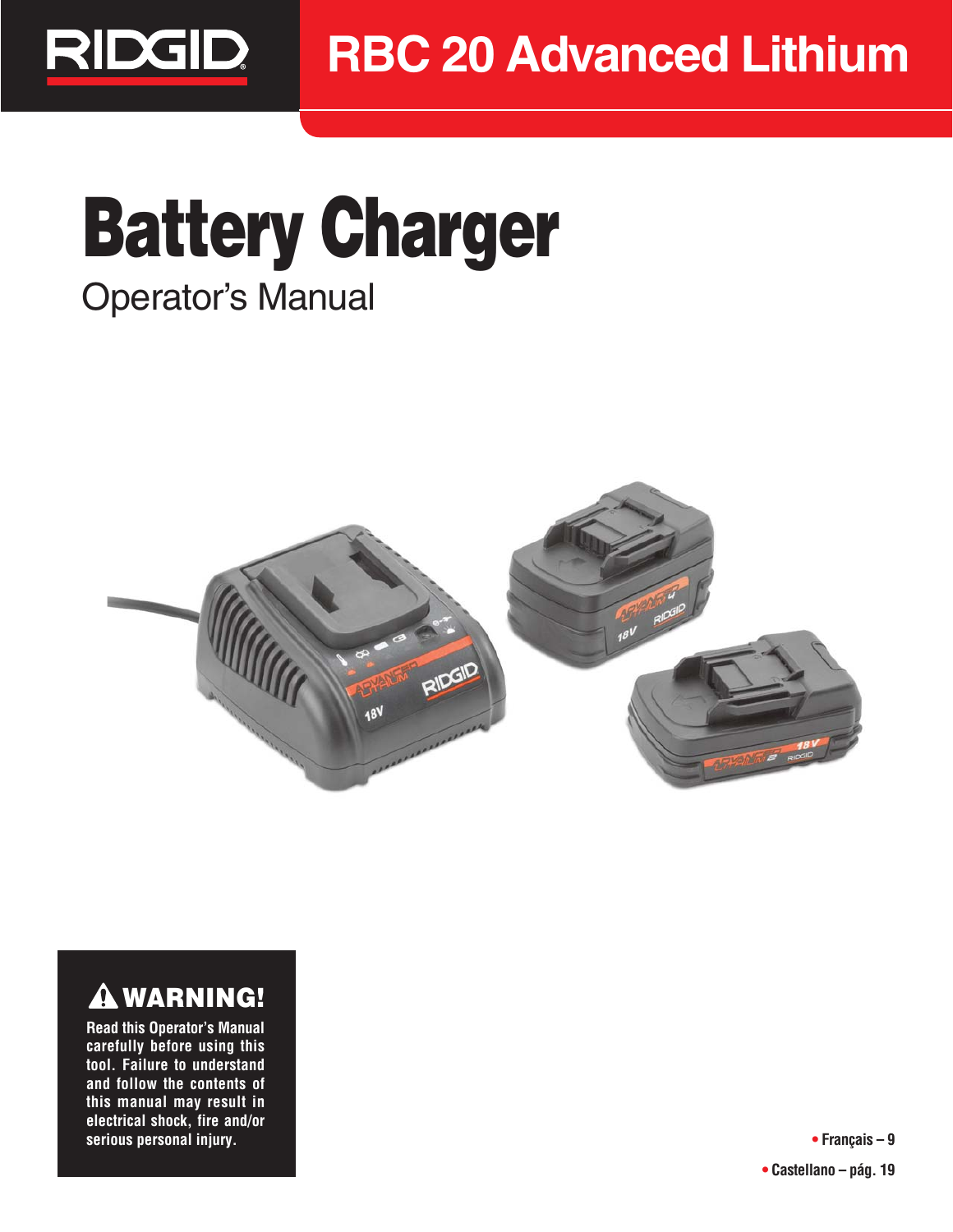## **Table of Contents**

Original instructions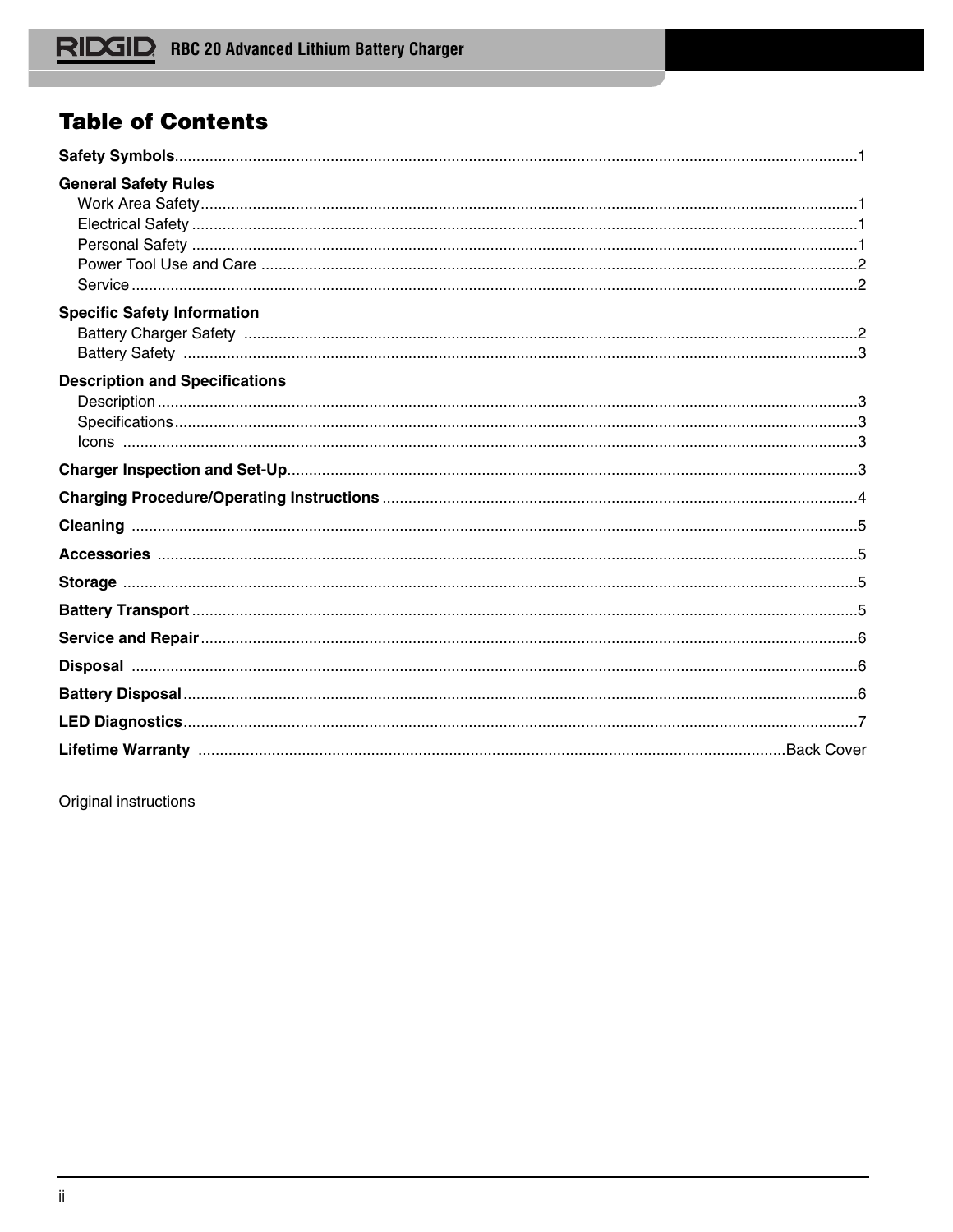## **Safety Symbols**

In this operator's manual and on the product, safety symbols and signal words are used to communicate important safety information. This section is provided to improve understanding of these signal words and symbols.

**DANGER** DANGER indicates a hazardous situation which, if not avoided, will result in death or serious injury. This is the safety alert symbol. It is used to alert you to potential personal injury hazards. Obey all safety messages that follow this symbol to avoid possible injury or death. **WARNING** WARNING indicates a hazardous situation which, if not avoided, could result in death or serious injury.

**A CAUTION** CAUTION indicates a hazardous situation which, if not avoided, could result in minor or moderate injury.

NOTICE indicates information that relates to the protection of property. **NOTICE**

This symbol means read the operator's manual carefully before using the equipment. The operator's manual contains important information on the safe and proper operation of the equipment.

This symbol means always wear safety glasses with side shields or goggles when handling or using this equipment to reduce the risk of eye injury.

This symbol indicates a risk of electrical shock.

## **General Safety Rules**

#### **WARNING**

**Read all safety warnings and all instructions. Failure to follow the warnings and instructions may result in electric shock, fire and/or serious injury.**

## **SAVE ALL WARNINGS AND INSTRUCTIONS FOR FUTURE REFERENCE!**

### **Work Area Safety**

- **Keep your work area clean and well lit.** Cluttered or dark areas invite accidents.
- **Do not operate electrical devices in explosive atmospheres, such as in the presence of flam mable liquids, gases, or dust.** Electrical devices create sparks which may ignite the dust or fumes.
- **Keep children and by-standers away while operating electrical devices.** Distractions can cause you to lose control.

## **Electrical Safety**

- **Tool plugs must match the outlet. Never modify the plug in any way. Do not use any adapter plugs with earthed (grounded) power tools.** Unmodified plugs and matching outlets will reduce risk of electric shock.
- **Avoid body contact with earthed or grounded surfaces such as pipes, radiators, ranges and refrig-**

**erators.** There is an increased risk of electrical shock if your body is earthed or grounded.

- **Do not expose electrical devices to rain or wet conditions.** Water entering an electrical device will increase the risk of electrical shock.
- **Do not abuse the cord. Never use the cord for carrying, pulling or unplugging the electrical device. Keep cord away from heat, oil, sharp edges or moving parts.** Damaged or entangled cords increase the risk of electric shock.
- **When operating electrical devices outdoors, use an extension cord suitable for outdoor use.** Use of a cord suitable for outdoor use reduces the risk of electric shock.
- **If operating a electrical devices in a damp location is unavoidable, use a ground fault circuit interrupter (GFCI) protected supply.** Use of an GFCI reduces the risk of electric shock.

## **Personal Safety**

- **Stay alert, watch what you are doing and use common sense when operating electrical devices. Do not use electrical devices while you are tired or under the influence of drugs, alcohol, or medication.** A moment of inattention while operating electrical devices may result in serious personal injury.
- **Use personal protective equipment. Always wear eye protection.** Protective equipment such as dust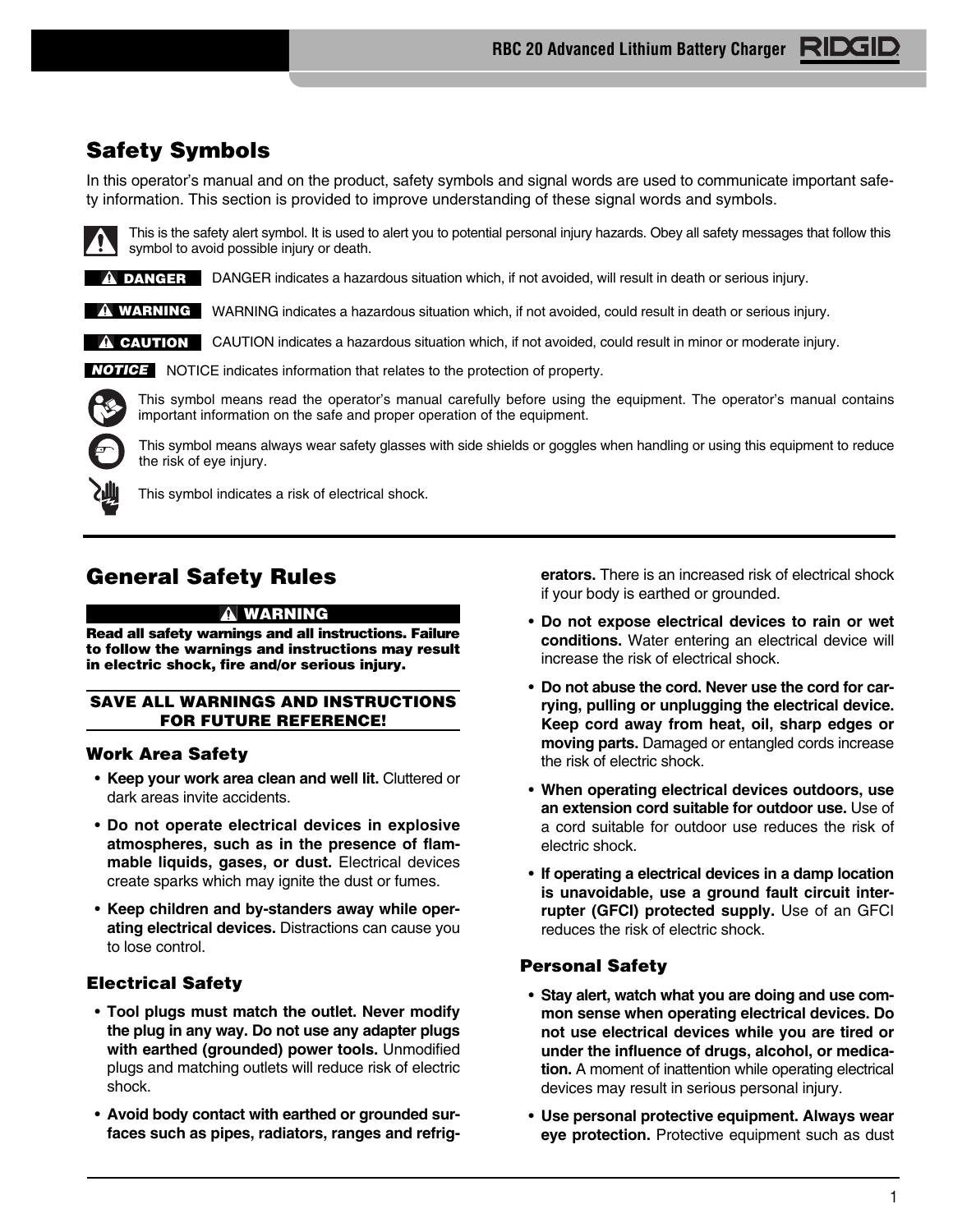mask, non-skid safety shoes, hard hat, or hearing protection used for appropriate conditions will reduce personal injuries.

• **Do not overreach. Keep proper footing and balance at all times.** This enables better control of the power tool in unexpected situations.

## **Power Tool Use and Care**

- **Do not force electrical device. Use the correct electrical device for your application.** The correct electrical device will do the job better and safer at the rate for which it is designed.
- **Do not use electrical device if the switch does not turn it ON and OFF.** Any electrical device that cannot be controlled with the switch is dangerous and must be repaired.
- **Disconnect the plug from the power source and/or the battery pack from the electrical device before making any adjustments, changing accessories, or storing power tools.** Such preventive safety measures reduce the risk of starting the electrical device accidentally.
- **Store idle electrical devices out of the reach of children and do not allow persons unfamiliar with the electrical device or these instructions to operate the electrical device.** Electrical devices are dangerous in the hands of untrained users.
- **Maintain electrical devices. Check for misalignment or binding of moving parts, breakage of parts and any other condition that may affect the electrical device's operation. If damaged, have the electrical device repaired before use.** Many accidents are caused by poorly maintained electrical devices.
- **Use the electrical device and accessories etc. in accordance with these instructions, taking into account the working conditions and the work to be performed.** Use of the electrical device for operations different from those intended could result in a hazardous situation.

## **Service**

• **Have your electrical device serviced by a qualified repair person using only identical replacement parts.** This will ensure that the safety of the electrical deviceis maintained.

## **Specific Safety Information**

## **WARNING**

**This section contains important safety information that is specific to this tool.** 

**Read these precautions carefully before using the** battery charger to reduce the risk of electrical **shock or serious personal injury.**

## **SAVE THESE INSTRUCTIONS!**

## **Battery Charger Safety**

- **Charge only the RIDGID® rechargeable batteries listed in the Accessories Section with the RIDGID RBC 20 Advanced Lithium 18V Battery Charger.** Other types of batteries may burst causing personal injury and property damage.
- **Do not probe battery charger with conductive ob jects.** Shorting of battery terminals may cause sparks, burns or electrical shock.
- **Do not insert battery into charger if charger has been dropped or damaged in any way.** Damaged charger increases the risk of electrical shock.
- **Charge battery in temperatures above 41°F (5°C) and below +104°F (40°C). Store charger and battery packs in temperatures above -4°F (-20°C) and below +104°F (40°C).** Proper care will prevent serious damage to batteries. Improper care of batteries may result in battery leakage, electrical shock or burns.
- **Use an appropriate power source. Do not attempt to use a step-up transformer, an engine generator or DC power receptacle.** May cause damage to charger resulting in electrical shock, fire or burns.
- **Do not allow anything to cover the charger while in use.** Proper ventilation is required for correct operation of charger. Covering vents may result in fire. Allow a minimum of 4" (10 cm) of clearance around the charger for proper ventilation.
- **Unplug the charger when not in use.** Reduces risk of injury to children and untrained persons.
- **Do not charge battery pack in damp, wet or explosive environment. Do not expose to rain, snow or dirt.** Contaminants and moisture increase the risk of electrical shock.
- **Do not open the charger housing.** Have repairs performed only at authorized locations.
- **Do not carry charger by power cord.** Reduces risk of electrical shock.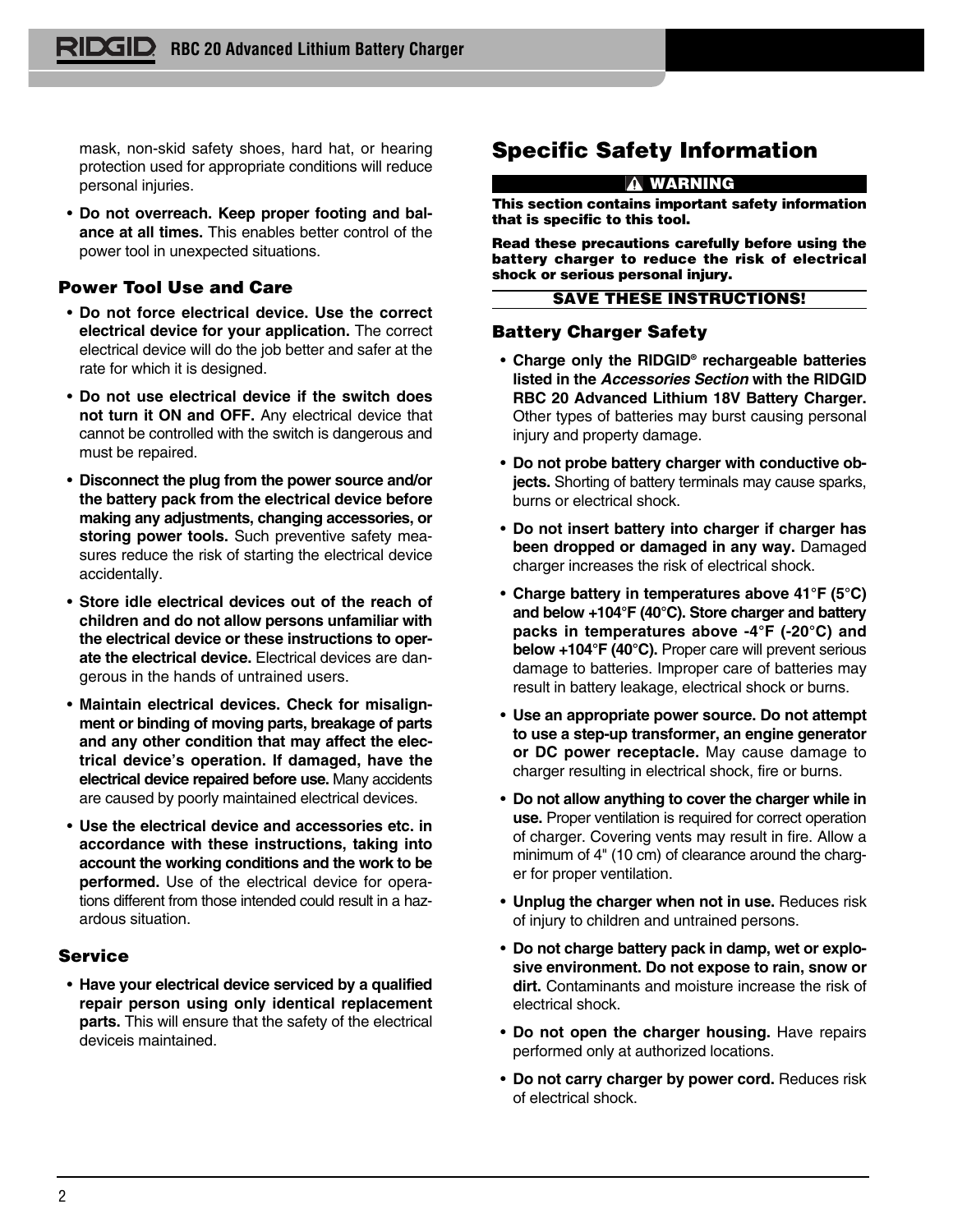**RBC 20 Advanced Lithium Battery Charger**

## **Battery Safety**

- Properly dispose of the battery. Exposure to high temperatures can cause the battery to explode, so do not dispose of in a fire. Place tape over the terminals to prevent direct contact with other objects. Some countries have regulations concerning battery disposal. Please follow all applicable regulations. Also, refer to Disposal section.
- **Do not insert battery with cracked case into charger.** Damaged batteries increases the risk of electrical shock.
- **Never disassemble batteries.** There are no userserviceable parts inside the battery pack. Disas sembling batteries may cause electrical shock or personal injury.
- **Avoid contact with fluids oozing from damaged batteries.** Fluids may cause burns or skin irritation. Thoroughly rinse with water in case of accidental contact with fluid. Consult doctor if fluid comes into contact with eyes.

The EC Declaration of Conformity (890-011-320.10) will accompany this manual as a separate booklet when required.

If you have any question concerning this RIDGID® product:

- Contact your local RIDGID distributor.
- Visit www.RIDGID.com or www.RIDGID.eu to find your local RIDGID contact point.
- Contact RIDGID Technical Services Department at rtctechservices@emerson.com, or in the U.S. and Canada call (800) 519-3456.

## **Description and Specifications**

#### **Description**

The RIDGID RBC 20 Advanced Lithium 18V Battery Charger, when used with appropriate battery packs (batteries) listed in the Accessories Section, is designed to charge an 18V 2.0 Ah Advanced Lithium-Ion RIDGID battery in approximately 45 minutes or an 18V 4.0 Ah Advanced Lithium-Ion RIDGID battery in approximately 55 minutes. This charger requires no adjustments.



**Figure 1 – RIDGID RBC 20 Advanced Lithium 18V Battery Charger and Battery Pack**

## **Specifications**

|                                                            | 230V AC                                                        |
|------------------------------------------------------------|----------------------------------------------------------------|
| Output14.4V - 18V DC                                       |                                                                |
| Battery Type Lithium Ion (Li-Ion)                          |                                                                |
| Input Current 0.65A - 1.34A                                |                                                                |
| Weight1.87 lb (0.85 kg)                                    |                                                                |
| Dimensions (LxWxH)6.0" x 5.6" x 3.7"                       | $(153 \times 142 \times 94 \text{ mm})$                        |
| Charge Time<br>18V Advanced<br>Lithium Ion2.0 Ah = 45 min. | 4.0 Ah = 60 min.                                               |
| 18V Lithium Ion 1.1 Ah = 35 to 40 min.                     | 2.2 Ah = 70 to 75 min.<br>$3.3$ Ah = 105 to 110 min.           |
|                                                            | (no fan)                                                       |
|                                                            | $N\cap T\Gamma$ This shores is only compatible with the DIDCIE |

NOTE! This charger is only compatible with the RIDGID Li-Ion Batteries listed in the Accessories section.

#### **Icons**

| Double Insulated | For Indoor Use Only |
|------------------|---------------------|
|------------------|---------------------|

## **Charger Inspection and Set-Up**



**Daily before use, inspect the charger and batteries and correct any problems. Set up charger according to these procedures to reduce the risk of injury from electric shock, fire and other causes, and to prevent tool and system damage.**

- 1. Make sure the charger is unplugged. Inspect the power cord, charger and batteries for damage or modifications, or broken, worn, missing, mis-aligned or binding parts. If any problems are found, do not use charger or batteries until the parts have been properly repaired or replaced.
- 2. Clean any oil, grease or dirt from the equipment as described in the Maintenance section. This helps to prevent the equipment from slipping from your grip and allows proper ventilation as well as allowing any cracks or damage to be seen.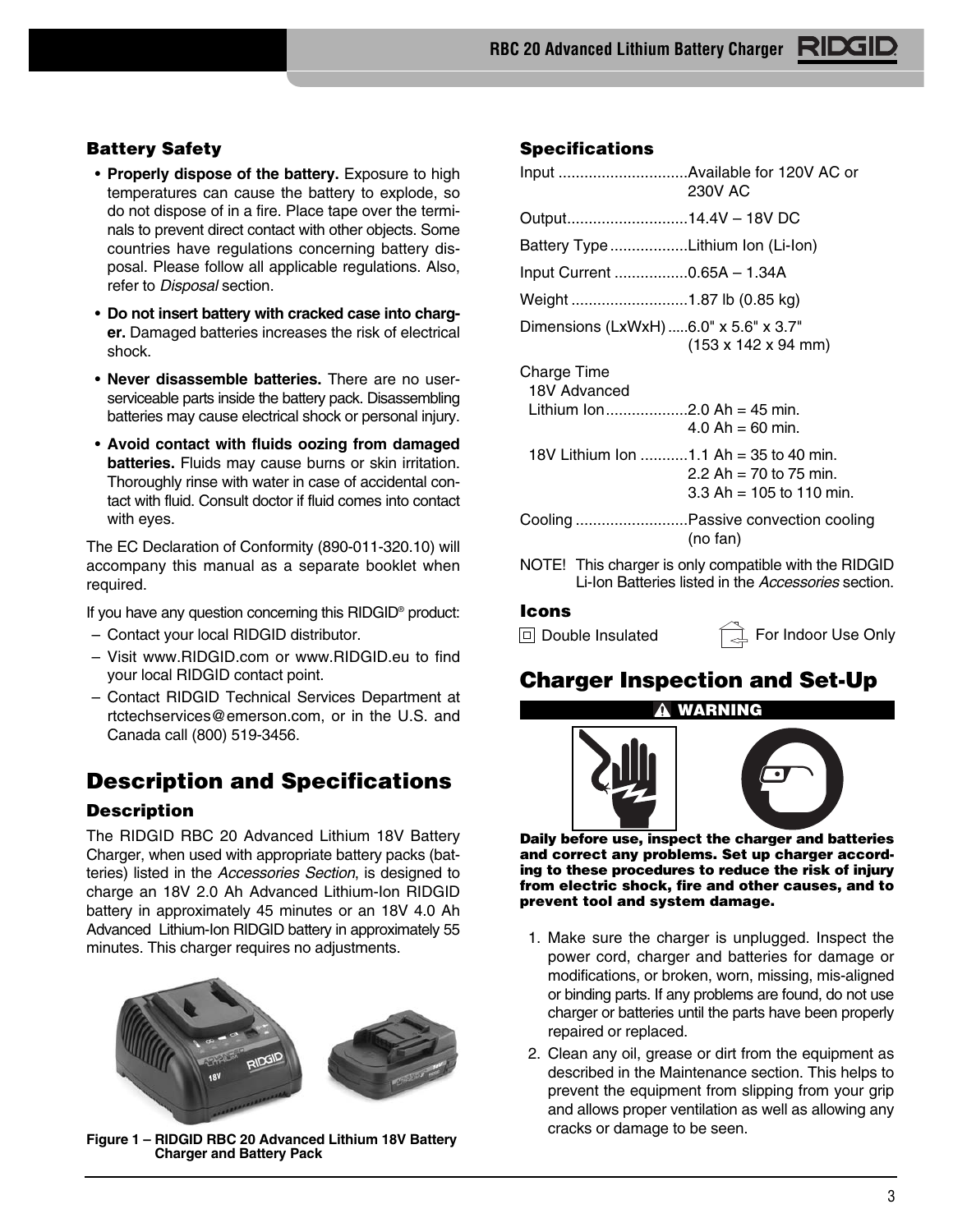3. Check to see that all warning labels and decals on the charger and batteries are intact and readable. Figure 2 shows the warning label on the bottom of the charger. Figure 3 shows the labels on the bottom of a battery.



**Figure 2 – Warning Label Location On Charger**



**Figure 3 – Warning Label Location On Battery**

- 4. Select an appropriate location for the charger before use. Check work area for:
	- Flammable liquids, vapors or dust that may ignite. If present, do not work in area until sources have been identified and corrected. Battery charger is not explosion proof and can cause sparks.
	- Clear, level, stable dry place for charger. Do not use the machine in wet or damp areas.
	- Proper operating temperature range. The charger and battery must both be between 41°F (5°C) and 104°F (40°C) for charging to begin. If the temperature of either is outside this range at any point during charging, the operation will be suspended until brought back into the correct temperature range.
	- Appropriate power source. Check to see that the plug fits correctly into the desired outlet.
	- Sufficient ventilation area. The charger needs a clearance of at least 4" (10 cm) on all sides to maintain the proper operating temperature.
- 5. With dry hands, plug tool into the appropriate power source.
- 6. This charger is provided with a convenient key hole hanging feature if wall mounting is desired. Screws should be installed at a center distance of 4" (102mm).

## **Charging Procedure/Operating Instructions**

### **WARNING**



**Always wear eye protection to protect your eyes against dirt and other foreign objects.** 

#### **Follow operating instructions to reduce the risk of injury from electrical shock.**

- NOTE! New batteries reach their full capacity after approximately 5 charging and discharging cycles.
- NOTE! It is not necessary to completely discharge a battery pack before recharging.
- 1. Set up charger according to Charger Inspection and Set-Up section.
- 2. While charger is in the standby "ready to charge" mode, the yellow LED will blink continuously.
- 3. With dry hands insert the battery pack onto the charger. The battery pack will be charged automatically.
	- The yellow LED may illuminate solid for up to 2 seconds while battery condition is checked.
	- If the battery fails to make proper contact or the battery or charger are damaged, a red LED will blink with the light ON 95% of the time and OFF 5% of the time (Fast Blink). Check battery contact by removing and reinserting battery into charger.
	- While the battery is charging, the green LED will blink with the light ON 50% of the time and OFF 50% of the time (Slow Blink).
	- The battery pack will become slightly warm to the touch during charging. This is normal and does not indicate a problem.
	- When the battery charge level reaches 85% charged, the green LED will change the blinking pattern to 95% ON and 5% OFF (Fast Blink). The battery may be used in this condition if necessary. However, leave the battery plugged in to attain 100% charge level.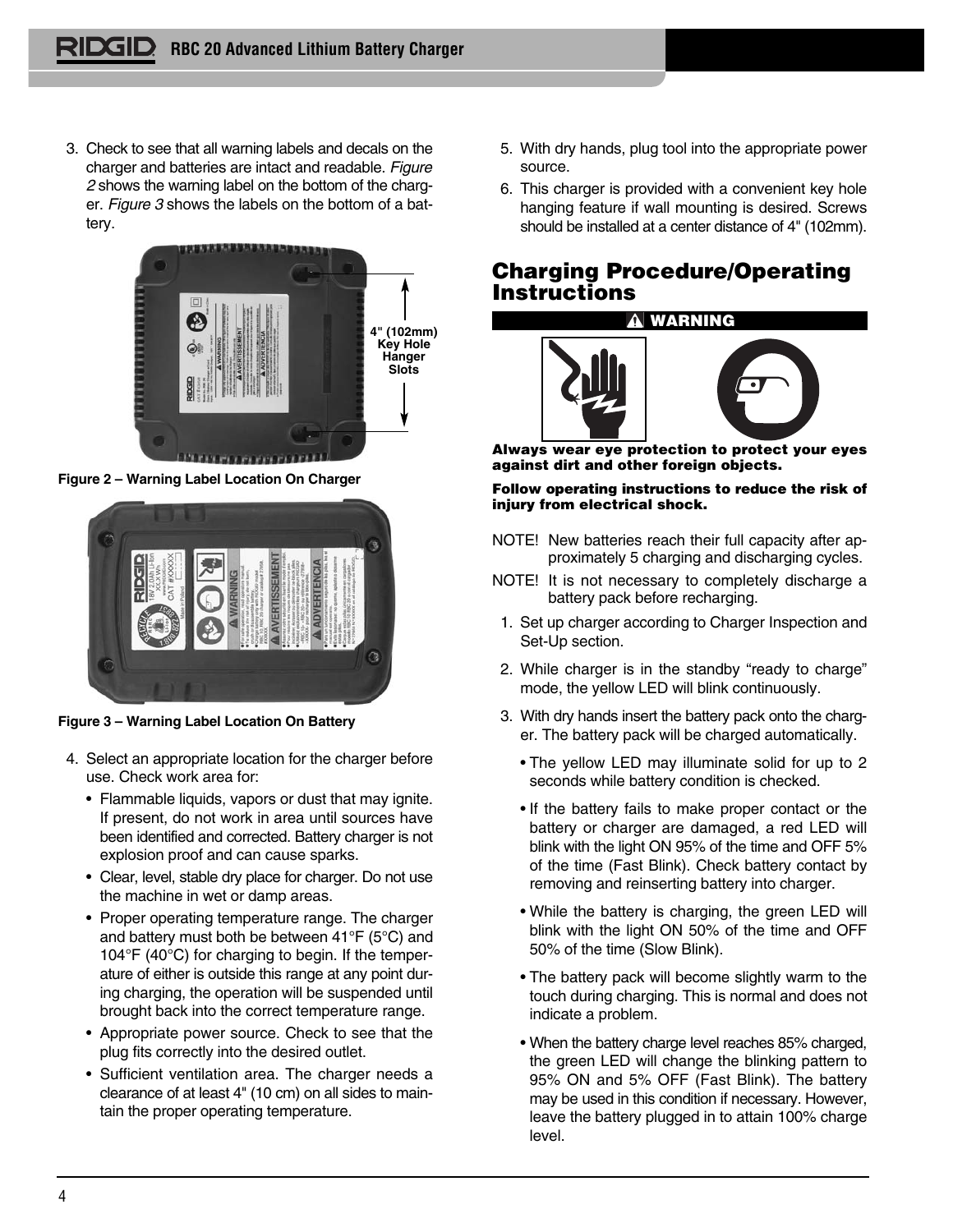- If the battery pack or charger is too hot or cold, the red LED will glow solid. Once the battery and charger are within the correct temperature range 41°F (5°C) to 104°F (40°C), the red LED will stop. The charging process will begin automatically and the green LED will blink until the battery is fully charged.
- 4. When the battery is fully charged the green LED glows solid. The battery may be removed and used. See LED Diagnostic section for a complete description of LED indicators.
	- Once the battery is charged, it may remain on the charger until it is ready to be used. There is no risk of over-charging the battery. When the battery has been fully charged, the charger automatically switches to retention charging.
- 5. With dry hands, unplug charger from outlet once charging completes.

## **Cleaning**

#### **WARNING**

**Unplug charger and remove the battery before cleaning. Do not use any water or chemicals to clean charger or batteries to reduce the risk of electrical shock.**

Remove any dirt or grease from the exterior of the charger and battery pack with a cloth or soft, non-metallic brush.

## **Accessories**

#### **WARNING**

**The following accessories have been de signed to function with the RIDGID RBC 20 Advanced Lithium Battery Charger. To prevent serious injury, use only the accessories specifically designed and recommended for use with the RBC 20 Advanced Lithium Battery Charger, such as those listed below. Included chargers and batteries are not compatitble with other models of RIDGID Li-Ion batteries and chargers.**

**For a complete listing of RIDGID attachments available for this charger, see the RIDGID Catalog on line at www.RIDGID.com or www.RIDGID.eu.**

| Catalog<br>No. | <b>Voltage</b> | <b>Region</b>               | Plug<br>Type |
|----------------|----------------|-----------------------------|--------------|
| 43458          | 120V           | USA, Canada and Mexico      | А            |
| 43333          | 230V           | Europe                      | C            |
| 43468          | 120V           | China                       | Α            |
| 44418          | 230V           | Australia & Latin America   |              |
| 44793          | 100V           | Japan                       | А            |
| 44833          | 230V           | <b>United Kingdom</b>       | G            |
| 44798          |                | North America Charger Cord  | А            |
| 44808          |                | <b>Europe Charger Cord</b>  | C            |
| 44803          |                | China Charger Cord          | А            |
| 44813          |                | Australia & LA Charger Cord |              |
| 44818          |                | Japan Charger Cord          | А            |
| 44828          |                | United Kingdom Charger Cord | G            |

#### **Battery Packs**

| <b>Catalog</b><br>No. | <b>Capacity</b> | <b>Region</b>                    |
|-----------------------|-----------------|----------------------------------|
| 44693                 | 18V 2.0Ah       | North & Latin America, Australia |
| 44698                 | 18V 4.0Ah       | North & Latin America, Australia |
| 43323                 | 18V 2.0Ah       | Europe & China                   |
| 43328                 | 18V 4.0Ah       | Europe & China                   |
| 31013                 | 18V 1.1Ah       | North & Latin America, Australia |
| 32743                 | 18V 2.2Ah       | North & Latin America, Australia |
| 31018                 | 18V 3.3Ah       | North & Latin America, Australia |
| 32473                 | 18V 1.1Ah       | Europe & China                   |
| 28218                 | 18V 2.2Ah       | Europe & China                   |
| 28448                 | 18V 3.3Ah       | Europe & China                   |

All listed batteries will work with any model RBC 20 charger. The difference between batteries for different regions is in label markings.

## **Storage**

WARNING Store the charger and batteries in a dry, secured, locked area that is out of reach of children and people unfamiliar with proper charger operation.

The battery packs and charger should be protected against hard impacts, moisture and humidity, dust and dirt, extreme high and low temperatures, and chemical solutions and vapors.

**NOTICE** Long term storage in the fully charged state, the fully discharged state or in temperatures above 104°F (40°C) can permanently reduce the capacity of a battery pack.

## **Battery Transport**

The battery is tested according to UN document ST/SG/AC.10/11/ Rev/3 Part III, subsection 38.3. It has effective protection against internal overpressure and

## **RBC 20 Advanced Lithium Battery Chargers & Cords**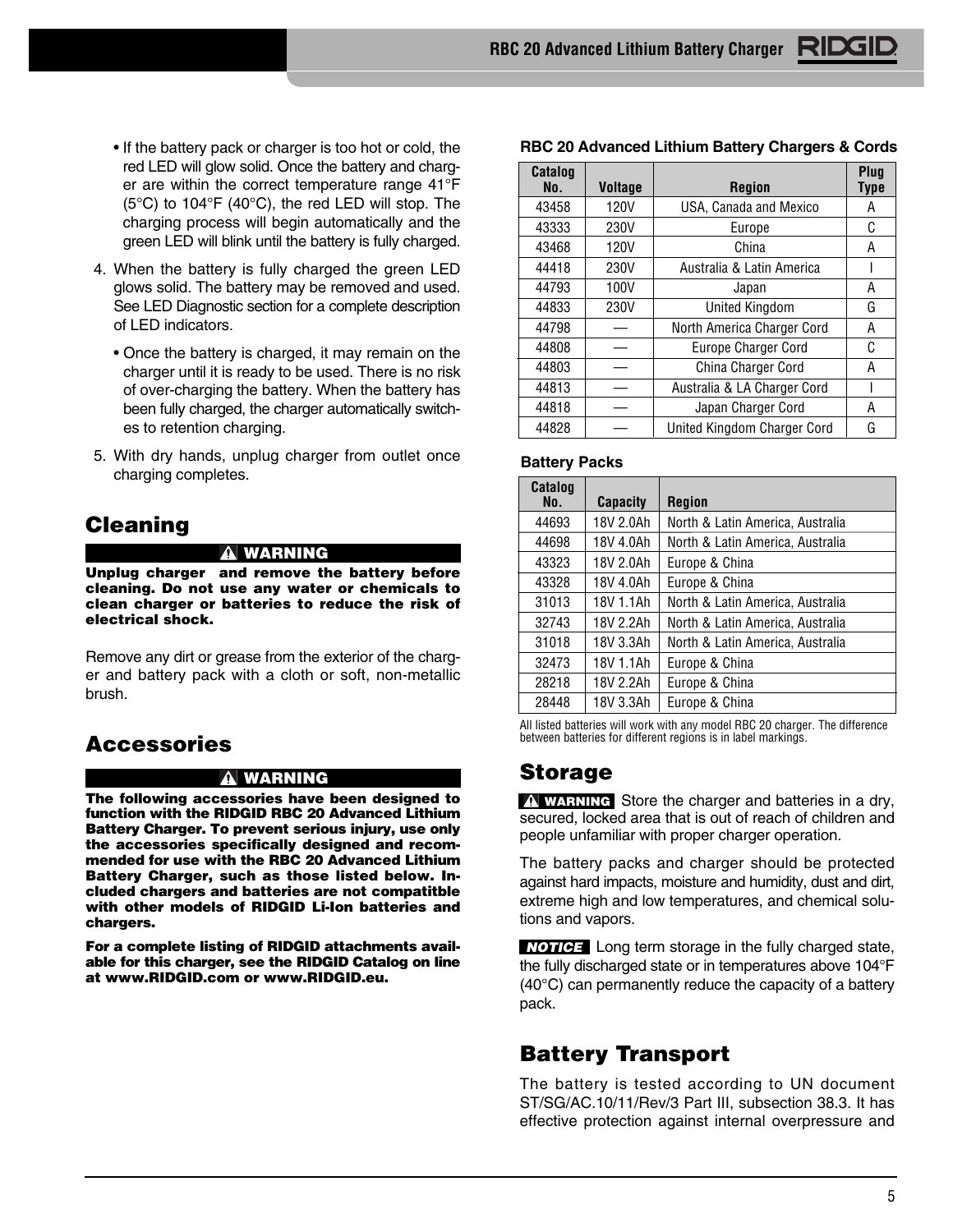short circuiting as well as devices for the prevention of violent rupture and dangerous reverse current flow.

The lithium-equivalent content in the battery is below applicable limit values. Therefore, the battery is not subject to national or international regulations pertaining to dangerous mediums, neither as an individual component nor when inserted into a machine. However, the regulations governing dangerous goods may be relevant when transporting several batteries. In this case, it may be necessary to comply with special conditions (e.g., concerning the packaging).

## **Service and Repair**

#### **WARNING**

**Improper service or repair can make the machine unsafe to operate.**

There are no user-serviceable parts for this charger or battery packs. Do not attempt to open charger or battery cases, charge individual battery cells, or clean internal components.

For information on your nearest RIDGID Independent Service Center or any service or repair questions:

- Contact your local RIDGID distributor.
- Visit www.RIDGID.com or www.RIDGID.eu to find your local Ridge Tool contact point
- Contact RIDGID Technical Services Department at rtctechservices@emerson.com, or in the U.S. and Canada call (800) 519-3456

## **Disposal**

Parts of the unit contain valuable materials and can be recycled. There are companies that specialize in recycling that may be found locally. Dispose of the components in compliance with all applicable regulations. Contact your local waste management authority for more information.



**For EC countries:** Do not dispose of electrical equipment with household waste!

According to the European Guideline 2002/96/EC for Waste Electrical and Electronic Equipment and its implementation into national legislation, electrical equipment

that is no longer usable must be collected separately and disposed of in an environmentally correct manner.

## **Battery Disposal**



**For USA and Canada:** The RBRC™ (Rechargeable Battery Recycling Corporation) Seal on the battery packs means that RIDGID has already paid the cost of recycling the lithium-ion battery packs once they have reached the end of their useful life.

RBRC™, RIDGID<sup>®</sup>, and other battery suppliers have developed programs in the USA and Canada to collect and recycle rechargeable batteries. Normal and rechargeable batteries contain materials that should not be directly disposed of in nature, and contain valuable materials that can be recycled. Help to protect the environment and conserve natural resources by returning your used batteries to your local retailer or an authorized RIDGID service center for recycling. Your local recycling center can also provide you with additional drop off locations.

RBRC™ is a registered trademark of the Rechargeable Battery Recycling Corporation.

For EC countries: Defective or used battery packs/batteries must be recycled according to the guideline 91/157/EEC.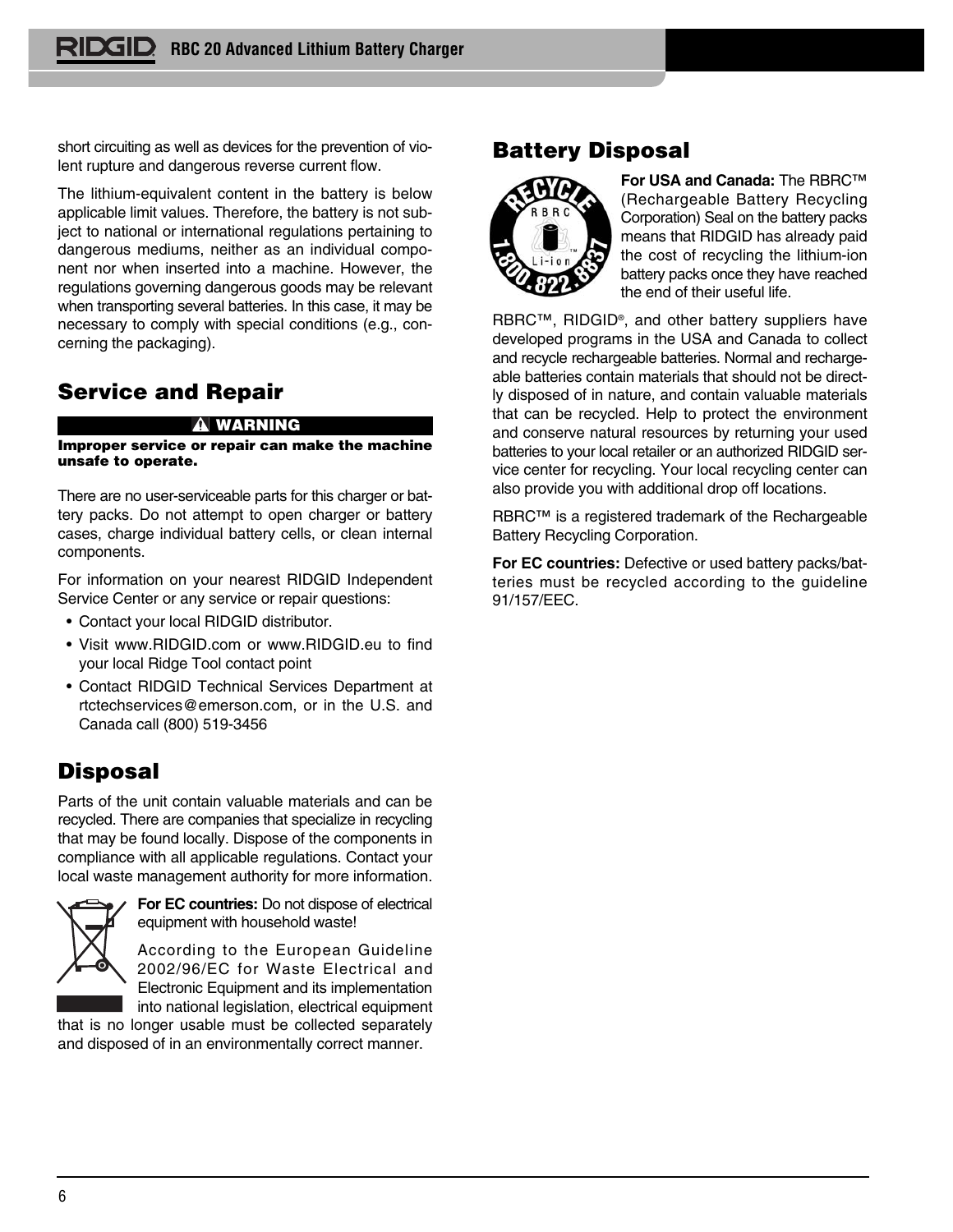| <b>Charger</b><br>Icon | <b>Solid Light</b> | <b>Blinking Light</b> | <b>Meaning</b>                                                                                                                                                                                                  |
|------------------------|--------------------|-----------------------|-----------------------------------------------------------------------------------------------------------------------------------------------------------------------------------------------------------------|
| (0)⇔≦)                 |                    | Yellow                | Charger is plugged in with no battery installed -<br>ready to charge.                                                                                                                                           |
|                        | Yellow (2 sec.)    |                       | Battery condition being checked by charger.                                                                                                                                                                     |
|                        |                    | Green (Slow)          | Battery is being charged. Charge level <85%.                                                                                                                                                                    |
|                        |                    | Green (Fast)          | Battery is being charged. Charge level >85%.                                                                                                                                                                    |
|                        | Green              |                       | Battery fully charged.                                                                                                                                                                                          |
|                        |                    | Red                   | Battery is misaligned in charger. Remove battery<br>and reinsert onto charger.                                                                                                                                  |
|                        |                    |                       | Battery is damaged. See Accessories Section to<br>select an appropriate replacement battery. See<br>Recycling Section for disposal instructions.                                                                |
|                        |                    |                       | Charger is damaged. See Service and Repair sec-<br>tion for contact information.                                                                                                                                |
|                        | Red                |                       | Battery or charger outside of charging range (41°F<br>$(5^{\circ}C)$ to 104 $^{\circ}F$ (40 $^{\circ}C$ )). Allow battery and charger to<br>reach temperature range by sitting in a conditioned<br>environment. |
| NO LED <sub>s</sub> ON |                    |                       | Charger does not have power. Ensure that charger<br>is properly connected to electrical outlet.                                                                                                                 |
|                        |                    |                       | Charger is not working properly. See Service and<br>Repair Section for contact information.                                                                                                                     |

## **LED Diagnostic**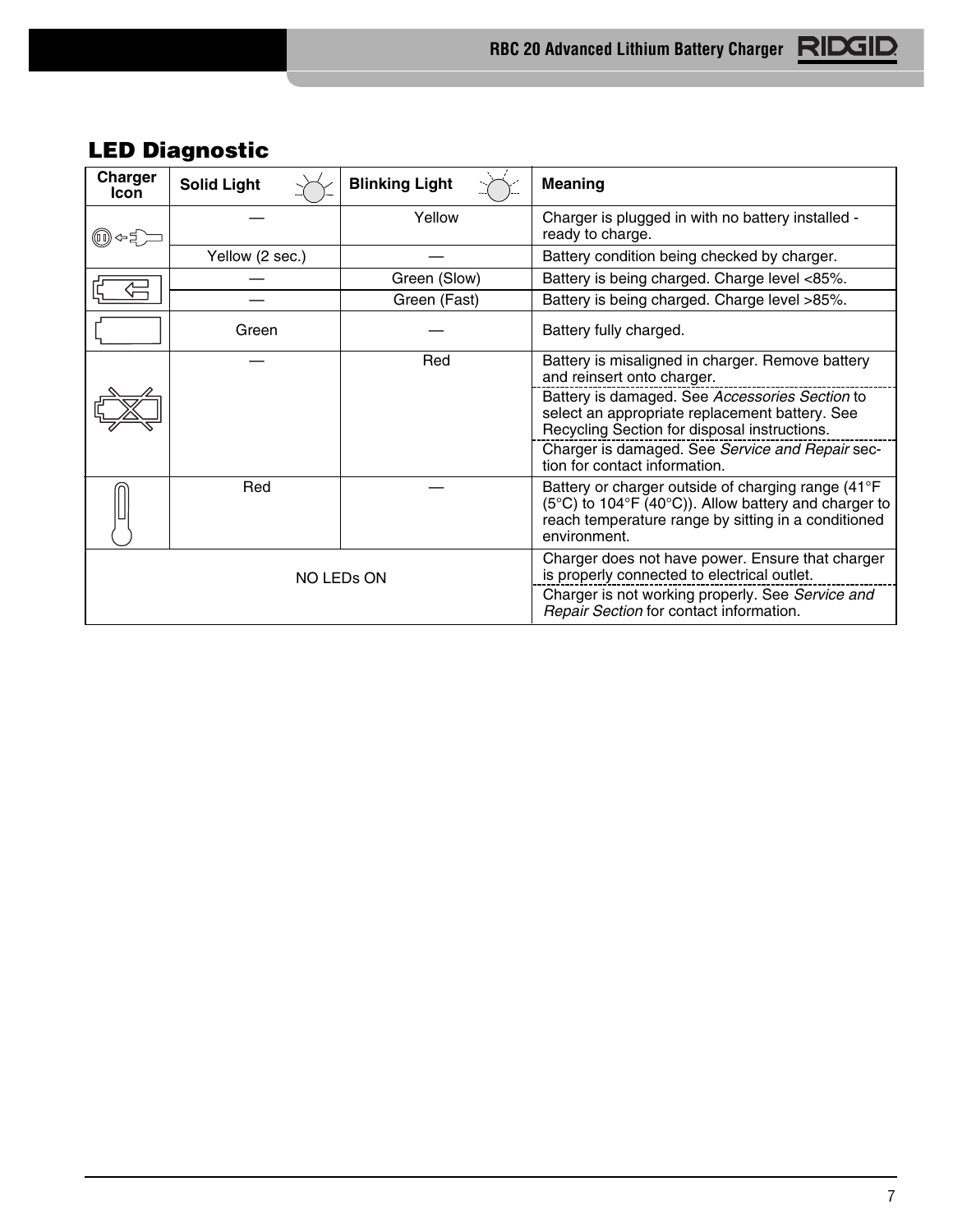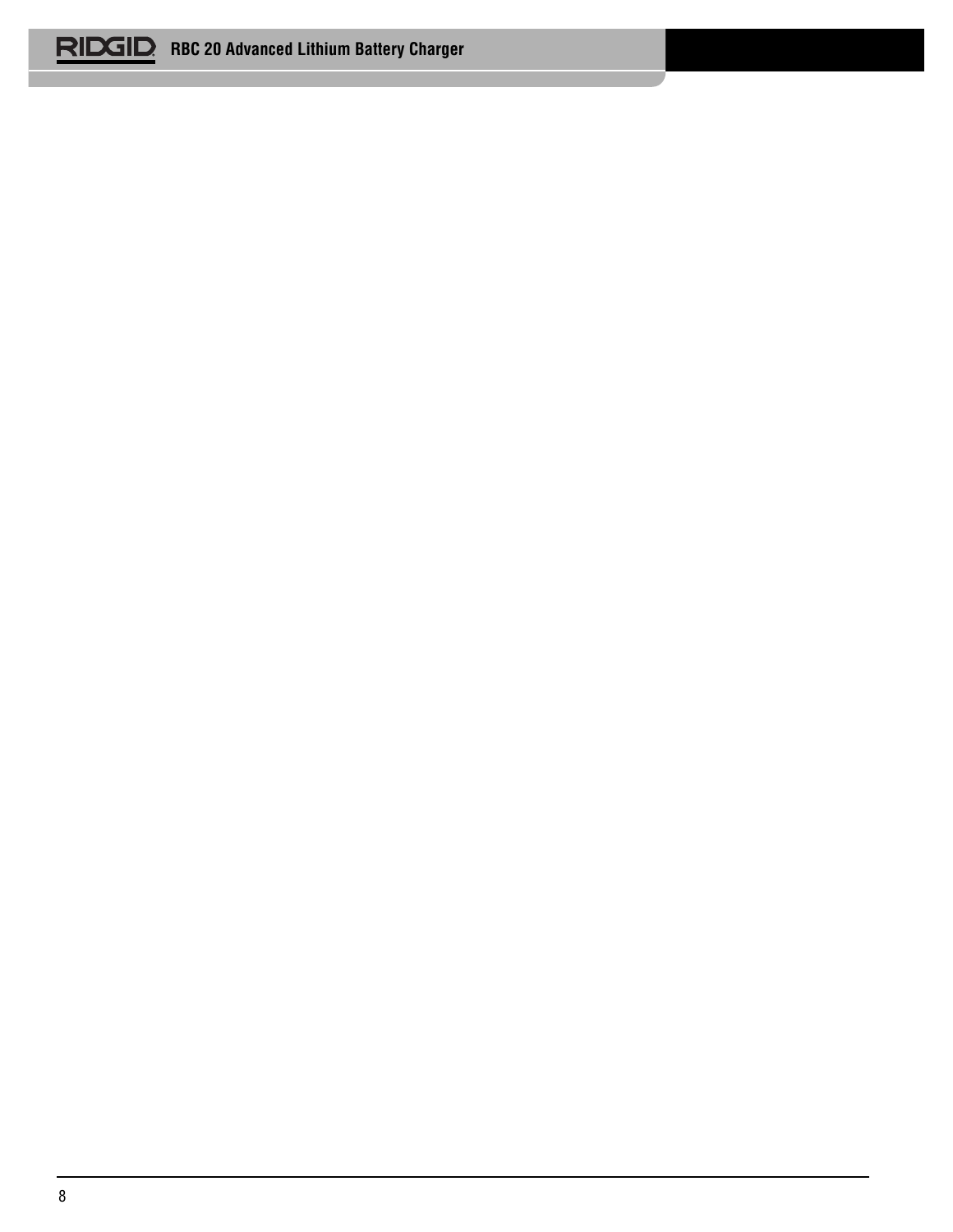**Chargeur de piles lithium RBC 20**

# **Chargeur de piles**



## **A AVERTISSEMENT**

**Familiarisez-vous avec cette notice avant d'utiliser l'appareil. Tout manque de compréhension ou de respect des consignes ci-présentes augmenterait les risques de choc électrique, d'incendie et/ou de grave blessure corporellee.**

## **Chargeur de piles lithium RBC 20**

Notez ci-dessous pour future référence le numéro de série indiqué sur la plaque signalétique de l'appareil.

N° de série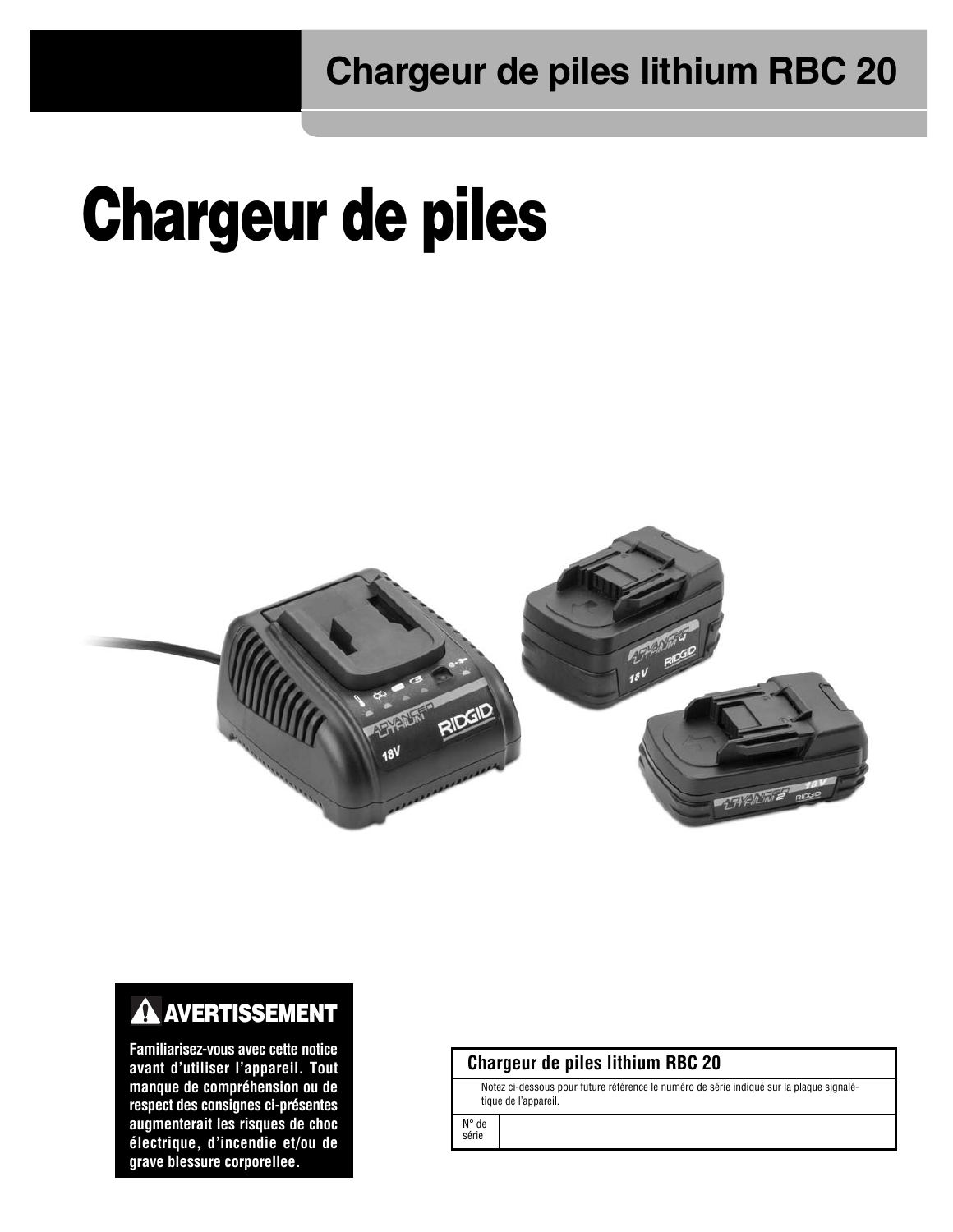## Table des matières

\*Traduction de la notice originale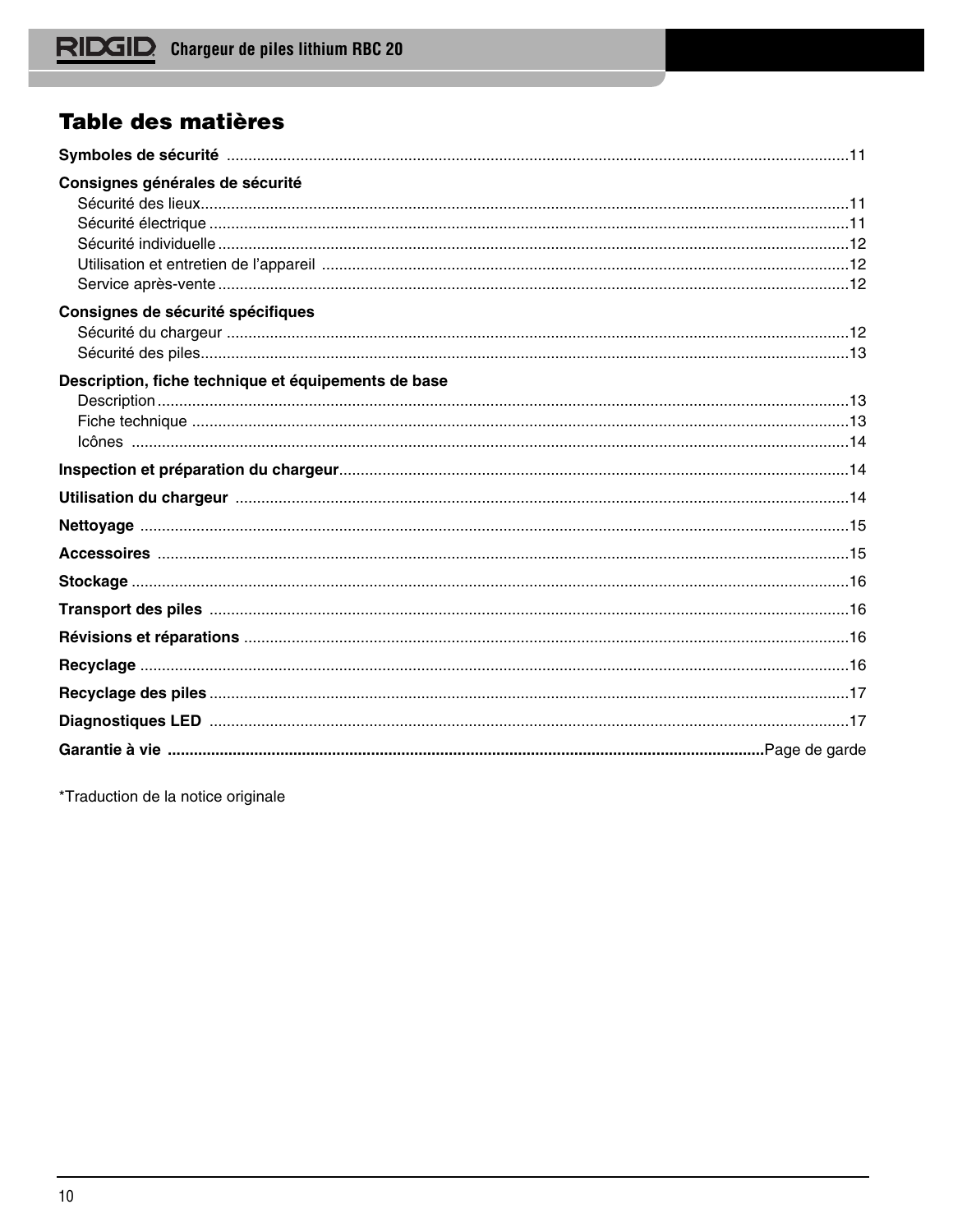## **Symboles de sécurité**

Des symboles et mots clés utilisés à la fois dans ce mode d'emploi et sur l'appareil lui-même servent à signaler d'importants risques de sécurité. Ce qui suit permettra de mieux comprendre la signification de ces mots clés et symboles.



Ce symbole sert à vous avertir aux dangers physiques potentiels. Le respect des consignes qui le suivent vous permettra d'éviter les risques de blessures graves ou mortelles.

Le terme DANGER signifie une situation dangereuse potentielle qui, faute d'être évitée, provoquerait la mort ou de graves blessures corporelles. **DANGER**

Le terme AVERTISSEMENT signifie une situation dangereuse potentielle qui, faute d'être évitée, serait susceptible d'entraîner la mort ou de graves blessures corporelles. **AVERTISSEMENT**

Le terme CAUTION signifie une situation dangereuse potentielle qui, faute d'être évitée, serait susceptible d'entraîner des blessures corporelles légères ou modérées. **A** CAUTION

AVIS IMPORTANT Le terme AVIS IMPORTANT signifie des informations concernant la protection des biens.

Ce symbole indique la nécessité de lire le manuel soigneusement avant d'utiliser le matériel. Le mode d'emploi renferme d'importantes informations concernant la sécurité d'utilisation du matériel.

Ce symbole indique le port obligatoire de lunettes de sécurité lors de la manipulation ou utilisation du matériel.



## **Consignes générales de sécurité**

### **AVERTISSEMENT**

**Familiarisez-vous avec l'ensemble des consignes de sécurité et d'utilisation. Le non-respect des consignes d'utilisation et de sécurité ci-après augmenterait les risques de choc électrique, d'incendie et/ou de grave blessure corporelle.**

## **CONSERVEZ TOUTES CONSIGNES D'UTILISATION ET DE SÉCURITÉ POUR FUTURE RÉFÉRENCE !**

Dorénavant, le terme « appareil électrique » désignera tout outil électrique fonctionnant sur secteur ou à piles.

## **Sécurité des lieux**

- **Assurez-vous de la propreté et du bon éclairage des lieux.** Les zones encombrées ou mal éclairées sont une invitation aux accidents.
- **N'utilisez pas d'appareils électriques en présence de matières explosives telles que liquides, gaz ou poussières combustibles.** Les appareils électriques produisent des étincelles susceptibles d'enflammer les poussières et émanations combustibles.
- **Éloignez les enfants et les curieux lors de l'uti lisation d'un appareil électrique.** Les distractions risquent de vous faire perdre le contrôle de l'appareil.

## **Sécurité électrique**

•**La fiche électrique de l'appareil doit correspondre à la prise de courant utilisée. Ne tentez jamais de modifier la fiche. N'utilisez jamais d'adaptateur** **sur une fiche électrique avec terre.** Les fiches intactes et adaptées aux prises de courant utilisées limitent les risques de choc électrique.

- **Évitez tout contact avec les objets reliés à la terre tels que canalisations, radiateurs, cuisinières et réfrigérateurs.** Tout contact avec la terre augmenterait les risques de choc électrique.
- **N'exposez pas les appareils électriques à la pluie ou aux intempéries.** Toute pénétration d'eau à l'intérieur de l'appareil augmenterait les risques de choc électrique.
- **Ne maltraitez pas le cordon d'alimentation de** l'appareil. Ne jamais utiliser le cordon d'alimen**tation pour porter, tirer ou débrancher l'appareil. Éloignez le cordon d'alimentation des sources de chaleur, de l'huile, des objets tranchants et des mécanismes.** Les cordons d'alimentation endommagés ou enchevêtrés augmentent les risques de choc électrique.
- **Lors de l'utilisation d'un appareil électrique à l'extérieur, utilisez une rallonge électrique homologuée pour cet usage.** L'emploi d'une rallonge électrique prévue pour un usage extérieur limitera les risques de choc électrique.
- **Si l'utilisation de l'appareil électrique dans des lieux mouillés est inévitable, prévoyez une source d'alimentation protégée par disjoncteur différentiel.** L'utilisation d'un disjoncteur différentiel réduit les risques de choc électrique.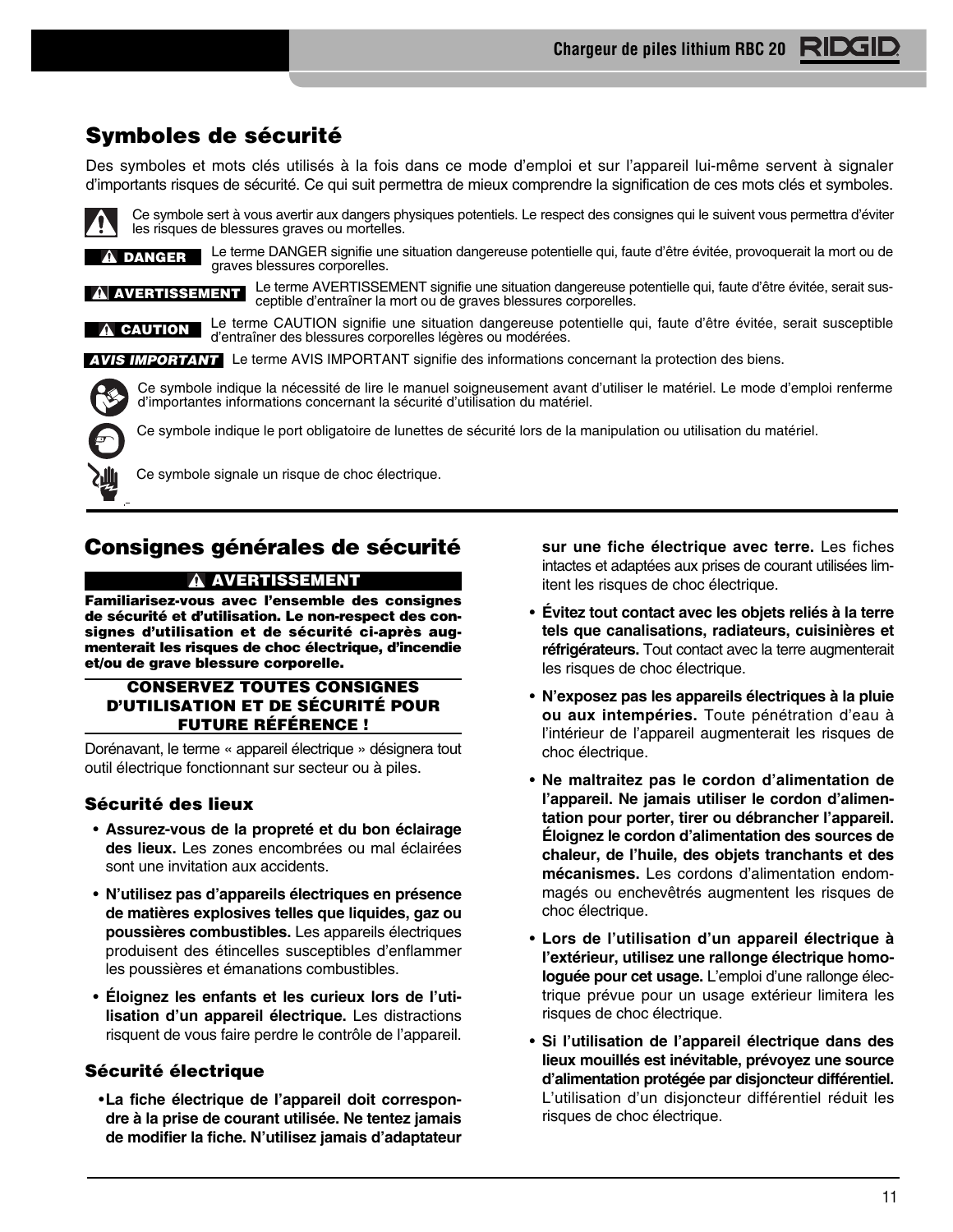## **Sécurité individuelle**

- **Soyez attentif, faites attention à ce que vous faites et faites preuve de bon sens lors de l'utilisation d'un appareil électrique. N'utilisez pas d'appareil électrique lorsque vous êtes sous l'influence de drogues, de l'alcool ou de médicaments.** Lors de l'utilisation d'un appareil électrique, un instant d'inattention risque d'entraîner de graves lésions corporelles.
- **Prévoyez les équipements de protection individuelle nécessaires. Portez systématiquement une protection oculaire.** Le port d'équipements de protection tels que masque à poussière, chaussures antidérapantes, casque de chantier et protecteurs d'oreilles limite les risques de lésions corporelles.
- **Ne vous mettez pas en porte-à-faux. Maintenez une bonne position de travail et un bon équilibre à tout moment.** Cela vous permettra de mieux contrôler l'appareil en cas d'imprévu.

## **Utilisation et entretien des appareils électriques**

- **Ne forcez pas l'appareil. Prévoyez l'appareil approprié en fonction des travaux envisagés.** L'appareil approprié fera le travail plus efficacement et avec un plus grand niveau de sécurité lorsqu'il tourne au régime prévu.
- **N'utilisez pas d'appareil électrique dont l'interrup teur ne contrôle pas la mise en marche ou l'arrêt.** Tout appareil électrique qui ne peut pas être contrôlé par son interrupteur est dangereux et doit être réparé.
- **Débranchez l'appareil et/ou retirez son bloc-piles avant tout réglage, stockage ou changement d'accessoires.** De telles mesures préventives limiteront les risques de démarrage accidentel de l'appareil.
- **Rangez tout appareil non utilisé hors de la portée des enfants et des individus qui n'ont pas été familiarisés avec ce type de matériel ou son mode d'emploi.** Les appareils électriques sont dangereux entre les mains d'utilisateurs non initiés.
- **Veillez à l'entretien de l'appareil. Examinez-le pour signes de grippage, de bris et de toute autre anomalie qui risquerait de nuire à son bon fonctionnement. Le cas échéant, faire réparer l'appareil avant de l'utiliser.** De nombreux accidents sont provoqués par des appareils mal entretenus.
- **Servez-vous de l'appareil électrique et de ses accessoires conformément aux consignes ciprésentes et tenant compte des conditions exis-**

**tantes et du type de travail envisagé.** L'utilisation de cet appareil pour des opérations autres que celles prévues pourrait créer une situation dangereuse.

## **Révisions**

• **Confiez toute révision de l'appareil à un réparateur qualifié se servant exclusivement de pièces de rechange d'origine.** Cela sera garant de la sécurité opérationnelle de l'appareil.

## **Consignes de sécurité spécifiques**

## **AVERTISSEMENT**

**La section suivante s'adresse tout particulièrement à la sécurité d'utilisation de l'appareil en question.**

**Afin de limiter les risques de choc électrique et de grave blessure corporelle, lisez soigneusement les consignes suivantes avant d'utiliser le chargeur.**

## **CONSERVEZ CES INSTRUCTIONS !**

## **Sécurité du chargeur**

- **Le chargeur de piles 18 V au lithium RBC 20 doit servir exclusivement au rechargement des piles rechargeables RIDGID indiquées à la section « Ac**  cessoires ». D'autres types de piles risqueraient d'éclater en cours de rechargement et provoquer des dégâts matériels et/ou de graves lésions corporelles.
- **Ne pas sonder le chargeur à l'aide d'objets conducteurs d'électricité.** Le moindre court-circuit entre les bornes du chargeur pourrait provoquer des étincelles, des brûlures ou un choc électrique.
- **Ne pas introduire de bloc-piles dans le chargeur si ce dernier a subi une chute ou un choc quelconque.** Un chargeur endommagé augmente les risques de choc électrique.
- **Chargez les piles à une température ambiante située entre 41°F (5°C) et 104°F (40°C). Stockez les bloc-piles à une température ambiante située entre -4°F (-20°C) et 104°C (40°C).** Une bonne maintenance des piles évitera leur détérioration prématurée. Mal entretenues, elles risquent de fuir et de provoquer des chocs électriques ou des brûlures.
- **Servez-vous d'une source d'alimentation appropriée. Ne tentez pas d'utiliser un transformateur de courant, un groupe électrogène ou une source d'alimentation à courant continu (DC).** Ceci pourrait endommager le chargeur et provoquer des chocs, des incendies ou des brûlures électriques.

<sup>•</sup>**Ne laissez rien recouvrir le chargeur lorsqu'il est en**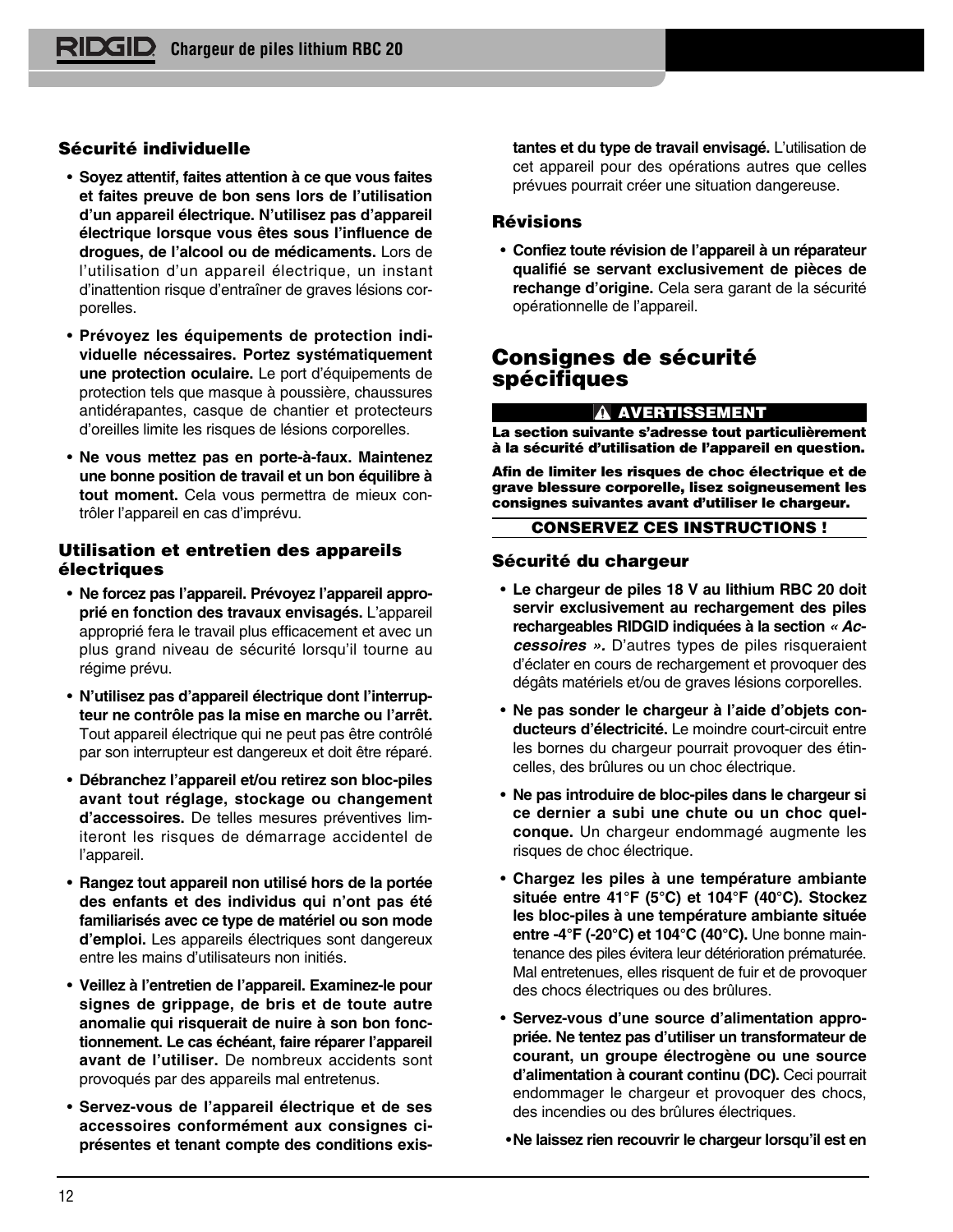service. Le bon fonctionnement du chargeur nécessite une ventilation adéquate. L'occultation de ses arrivées d'air pourrait provoquer un incendie. Allouez un vide minimum de 10 cm (4") autour du chargeur pour lui assurer une ventilation suffisante.

- **Débranchez le chargeur lorsqu'il n'est pas en service.** Cela réduira les risques d'accident, notamment vis-à-vis des enfants et des personnes non-initiées.
- **Ne pas recharger de bloc-piles dans un milieu hu mide, mouillé ou explosif. Ne pas exposer le chargeur aux intempéries ou aux risques d'encras sement.** Les contaminants et l'humidité augmentent les risques de choc électrique.
- **Ne tentez pas d'ouvrir le boîtier du chargeur.** Con fiez toutes réparations éventuelles à un réparateur agréé.
- **Ne portez pas le chargeur par son cordon d'ali mentation.** Cela réduira les risques de choc électrique.

## **Sécurité des piles**

- **Recyclez les piles de manière appropriée.** Puisque les piles électriques ont tendance à exploser très violemment lorsqu'elles sont exposées à une chaleur intense, évitez de les incinérer. Recouvrez les bornes du bloc-piles de sparadrap afin de les isoler contre tout contact direct avec d'autres objets. Certains pays ont réglementé le recyclage des piles électriques. Le cas échéant, veuillez respecter la réglementation en vigueur. Se reporter au chapitre Recyclage.
- **Ne pas installer un bloc-piles dont le boîtier est fissuré dans le chargeur.** Les piles endommagées augmentent les risques de choc électrique.
- **Ne jamais tenter de démonter les piles.** Le bloc-piles ne contient aucun élément réparable. Le démontage des piles risque de provoquer des chocs électriques ou des blessures corporelles.
- **Évitez tout contact avec le liquide s'écoulant d'une pile endommagée.** Ce liquide risque de provoquer des brûlures ou des irritations cutanées. En cas de contact accidentel, rincez la partie atteinte soigneusement à l'eau. En cas de contact oculaire, consultez un médecin.

Au besoin, une déclaration de conformité CE (formulaire Nº 890-011-320.10) accompagnera cette notice.

En cas de questions concernant ce produit RIDGID® veuillez :

– Consulter le distributeur RIDGID le plus proche ;

- Visiter le site www.RIDGID.com ou www.RIDGID.eu afin de localiser le représentant RIDGID le plus proche ;
- Consulter les services techniques RIDGID par mail adressé à rtctechservices@emerson.com, ou bien en appelant le (800) 519-3456 (à partir des Etats-Unis ou du Canada exclusivement).

## **Description, fiche technique et équipements de base**

## **Description**

Le chargeur RIDGID RBC 20 pour piles au lithium 18 V sert au rechargement des bloc-piles indiquées à la section « Accessoires ». Il permet de recharger les piles lithium-ion de 18 V de 2 Ah dans environ 45 minutes, et celles de 4 Ah dans environ 55 minutes. Ce chargeur ne nécessite aucun réglage.



**Figure 1 – Chargeur RIDGID RBC 20 pour piles lithium 18 V avec bloc-piles**

## **Fiche technique**

| Alimentationdisponible en 120 ou 230<br>volts (courant alternatif)                             |
|------------------------------------------------------------------------------------------------|
|                                                                                                |
| Type de piles Lithium ion (Lion)                                                               |
| Courant d'alimentation 0,65 A à 1,34 A                                                         |
|                                                                                                |
| Dimensions $(L \times L \times h)$ 6" x 5,6" x 3,7"<br>$(153 \times 142 \times 94 \text{ mm})$ |
| Temps de charge<br>Lithium Ion « avancé »                                                      |
| $4 Ah = 60 min.$                                                                               |
| Lithium Ion 18 V 1, 1 Ah = 35 à 40 min.<br>2,2 Ah = 70 à 75 min.<br>3,3 Ah = 105 à 110 min     |
| Refroidissement par convection passive (sans<br>ventilateur)                                   |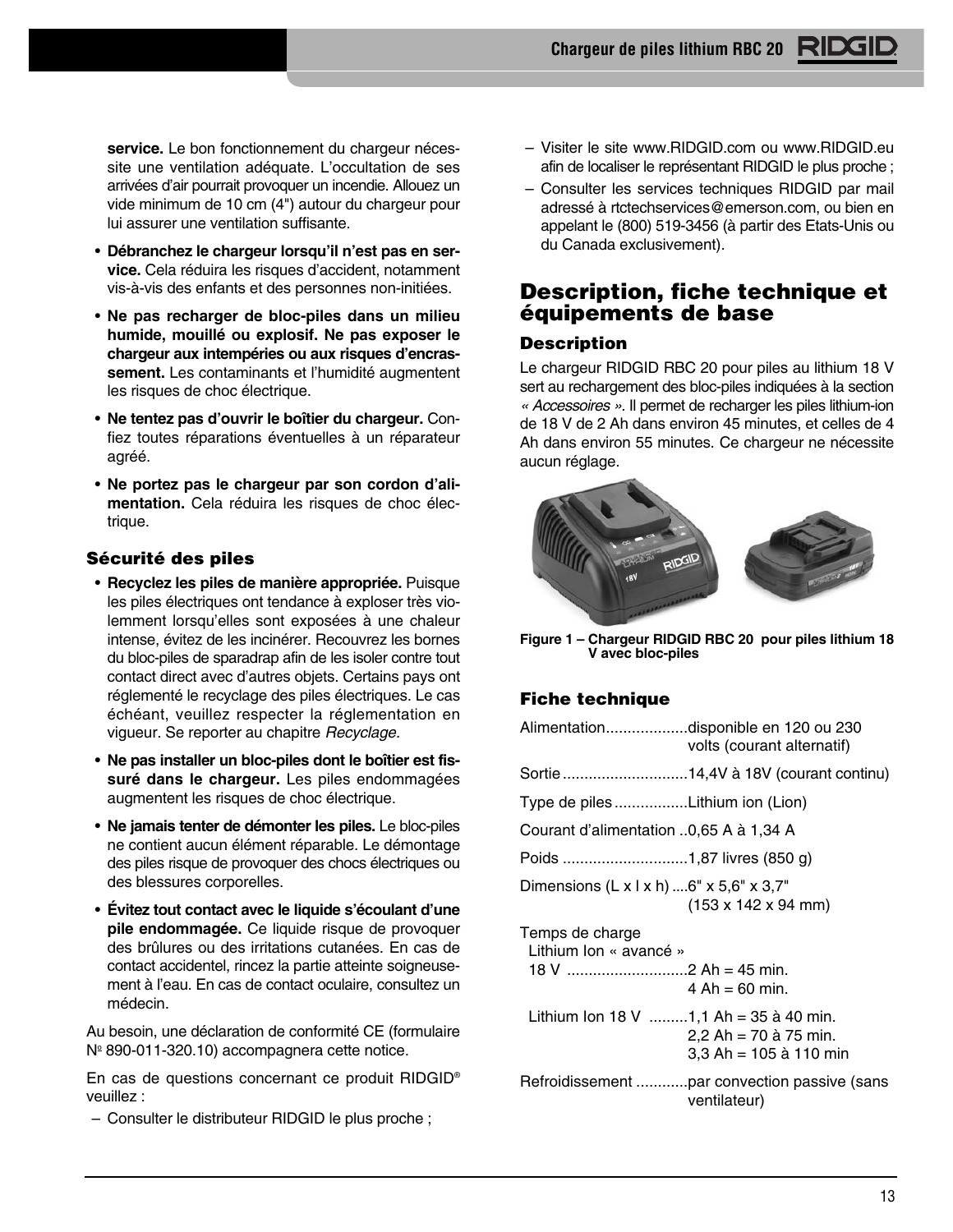NOTA ! Ce chargeur n'est compatible qu'avec les piles RIDGID Li-Ion spécifiées dans la section « Accessoires ».

## **Icônes**

 $\Box$  Double isolation

Limité à usage interne

## **Inspection et préparation du chargeur**

**AVERTISSEMENT**



**Au quotidien et avant chaque utilisation, inspectez le chargeur et le bloc-piles afin de remédier à toute anomalie éventuelle. Afin de limiter les risques de choc électrique, d'incendie et de blessure corporelle, ainsi que d'éviter d'endommager l'appareil et le réseau, respectez les consignes d'installation suivantes :**

- 1. Assurez-vous que le chargeur est débranché. Examinez le cordon d'alimentation, le chargeur et le bloc-piles pour signes d'anomalie ou de modification, ainsi que pour signes de composants brisés, usés, manquants, désalignés ou grippés. Le cas échéant, ne pas utiliser le chargeur ou le bloc-piles avant le remplacement ou la réparation appropriée des éléments défectueux.
- 2. Nettoyez le matériel soigneusement selon les indications du chapitre Entretien. Ceci permettra à la fois une meilleure manipulation, une meilleure ventilation et une meilleure appréciation des anomalies éventuelles.
- 3. Vérifiez la présence et la lisibilité des étiquettes de sécurité apposées sur le chargeur et le bloc-piles. La Figure 2 montre l'étiquette de sécurité qui se trouve sous le chargeur, et la Figure 3 celles situées sous le bloc-piles.



**Figure 2 – Étiquette de sécurité du chargeur**



**Figure 3 – Étiquette de sécurité du bloc-piles**

- 4. Sélectionnez au préalable un emplacement approprié pour le chargeur. Examinez les lieux pour la présence de :
	- Liquides, émanations ou poussières inflammables. Le cas échéant, ne pas utiliser le chargeur avant d'avoir identifié et éliminé leur source. N'étant pas blindé, ce chargeur risque de produire des étincelles.
	- Un emplacement dégagé, de niveau, stable et sec pour poser le chargeur. Ne pas utiliser cet appareil dans les endroits mouillés ou humides.
	- Une température ambiante appropriée. Le chargeur et la pile doivent être à une température ambiante située entre 41°F (5°C) et 104°F (40°C) avant la mise en charge. Si la température ambiante sort de ces paramètres en cours de charge, le processus de rechargement sera interrompu jusqu'à ce qu'elle revient à des températures acceptables.
	- Une source d'alimentation adaptée. Assurez-vous que la fiche de cordon d'alimentation est adaptée à la prise de courant envisagée.
	- Une ventilation suffisante. Chaque face du chargeur doit disposer d'un vide d'au moins 10 cm (4") pour assurer une ventilation adéquate.
- 5. Avec les mains sèches, branchez l'appareil sur une source d'alimentation appropriée.
- 6. Le chargeur est équipé de trous de suspente pour permettre son montage mural éventuel. Le cas échéant, posez les vis de fixation à 102 mm (4") d'entre axe.

## **Utilisation du chargeur**

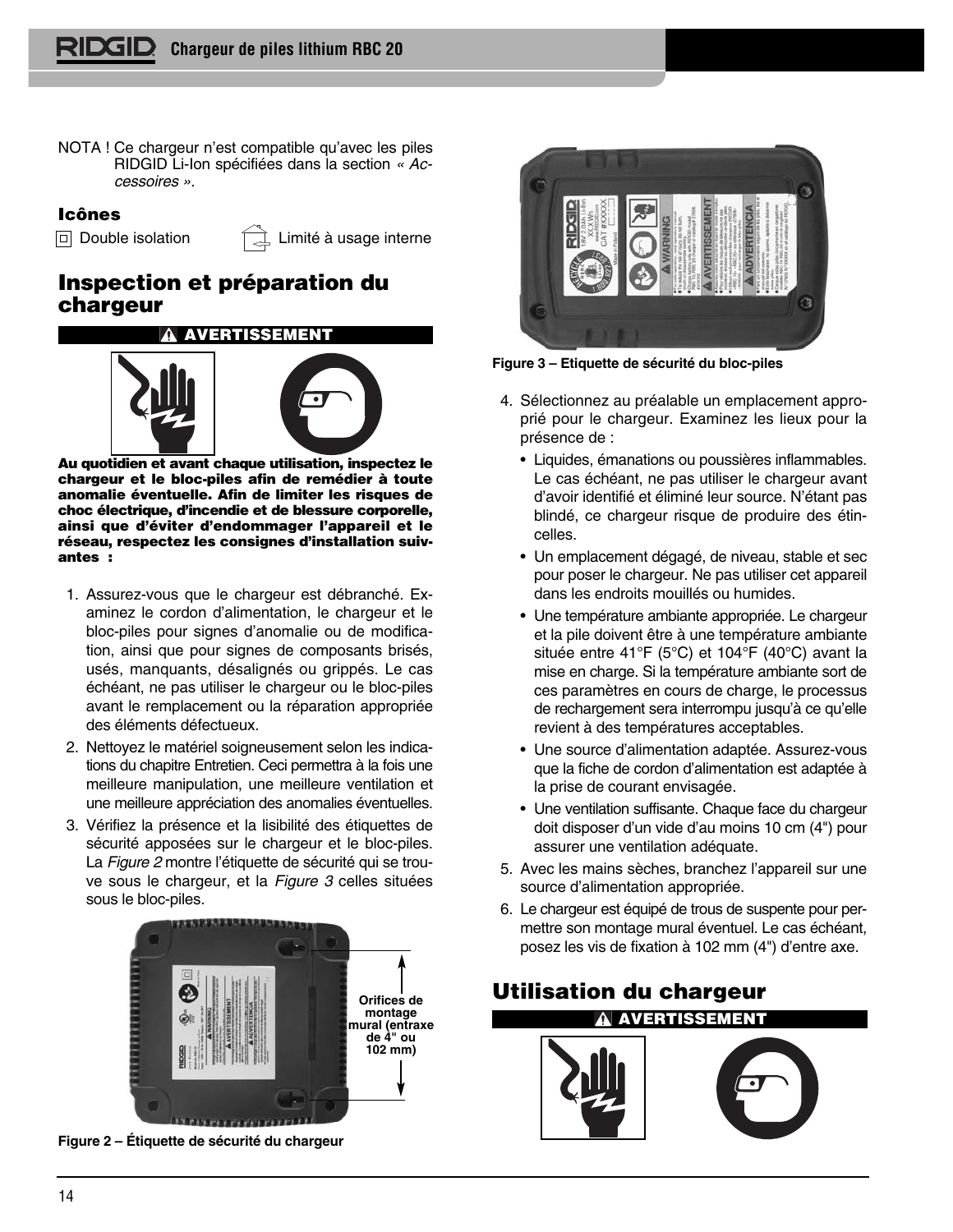#### **Portez systématiquement une protection oculaire afin de protéger vos yeux contre les risques de projection de débris.**

**Respectez l'ensemble des consignes du mode d'emploi afin de limiter les risques de choc électrique.**

- NOTA ! Les piles neuves atteignent leur capacité de charge maximale après approximativement 5 cycles de rechargement.
- NOTA ! Un bloc-piles n'a pas besoin d'être entièrement déchargé avant de le rechargé.
- 1. Préparez le chargeur selon le chapitre Inspection et préparation du chargeur.
- 2. Dès que le chargeur est prêt à fonctionner, son LED jaune se mettra à clignoter en continu.
- 3. Avec vos mains sèches, placez le bloc-piles sur le chargeur. La mise en charge se fera automatiquement.
	- Le témoin LED jaune risque de rester allumé pendant jusqu'à 2 secondes en attendant la vérification de l'état du bloc-piles.
	- Si le bloc-piles ne fait pas contact ou que le blocpiles ou le chargeur est endommagé, le témoin LED rouge s'allumera. Le cas échéant, vérifiez le contact du bloc-piles en l'enlevant et en le reposant sur le chargeur.
	- Le témoin LED vert se mettra à clignoter par intermittence dès que le bloc-piles est en charge normale.
	- Le bloc-piles deviendra tiède au touché en cours de charge. Ceci est normal et n'est pas indicatif d'une anomalie quelconque.
	- Lorsque le bloc-piles est rechargé à 85%, la fré quence de clignotement du témoin LED vert ralentira (95% allumé et 5% éteint). Même si le bloc-piles est utilisable à partir de ce niveau de charge, il est préférable de le laisser sur le chargeur jusqu'à ce qu'il ait atteint un rechargement à 100%.
	- Si le bloc-piles ou le chargeur est trop chaud ou froid, le témoin LED rouge restera allumé. Dès que la pile ou le chargeur aura atteint une température de fonctionnement acceptable, voire entre 41°F (5°C) et 104°F (40°C), le témoin LED rouge s'étein dra. La mise en charge commencera automatiquement et le témoin LED vert clignotera jusqu'à la recharge complète de la pile.
- 4. Le témoin LED vert restera allumé en continu dès que le bloc-piles est entièrement rechargé et prêt à servir. Consultez le chapitre Diagnostique LED pour une description approfondie des témoins LED.
- Dans la mesure où il n'y a pas de risque de surcharge, un bloc-piles rechargé peut rester sur le chargeur indéfiniment en attendant son utilisation éventuelle. Dès que les piles sont rechargées, le chargeur se met automatiquement en mode de maintien de charge.
- 5. Avec les mains sèches, débranchez le chargeur en fin de recharge.

## **Nettoyage**

#### **AVERTISSEMENT**

**Débranchez le chargeur et retirez la pile avant toute intervention. Afin de limiter les risques de choc électrique, ne pas utiliser d'eau ou de produits chi miques pour nettoyer le chargeur ou les piles.**

Nettoyez le chargeur et le bloc-piles à l'aide d'un chiffon ou d'une brosse non métallique souple.

## **Accessoires**

#### **AVERTISSEMENT**

**Les accessoires suivants sont les seuls prévus pour le chargeur de piles lithium RIDGID RBC 20, et les seuls capables de limiter les risques de grave blessure corporelle. Les chargeurs et bloc-piles indiqués ne sont pas compatibles avec les autres types de chargeurs ou de piles Li-Ion RIDGID.**

**Pour obtenir la liste complète des accessoires RIDGID prévus pour ce chargeur, veuillez consulter le catalogue RIDGID en ligne à www.RIDGID.com ou à www.RIDGID.eu.**

#### **Chargeurs et cordons d'alimentation RBC 20 disponibles**

| Catalog<br>No. | <b>Tension</b><br>d'alimentation | Région                                             | Type de<br>fiche |
|----------------|----------------------------------|----------------------------------------------------|------------------|
| 43458          | 120V                             | Les Etats-Unis, Canada<br>et le Mexique            | А                |
| 43333          | 230V                             | Europe                                             | C                |
| 43468          | 120V                             | Chine                                              | А                |
| 44418          | 230V                             | Australie et Amérique du Sud                       |                  |
| 44793          | 100V                             | Japon                                              | А                |
| 44833          | 230V                             | Royaume-Uni                                        | G                |
| 44798          |                                  | Cordon de chargeur Amérique<br>du Nord             | А                |
| 44808          |                                  | Cordon de chargeur Europe                          | C                |
| 44803          |                                  | Cordon de chargeur Chine                           | А                |
| 44813          |                                  | Cordon de chargeur Australie et<br>Amérique du Sud |                  |
| 44818          |                                  | Cordon de chargeur Japon                           | А                |
| 44828          |                                  | Cordon de chargeur Royaume-Uni                     | G                |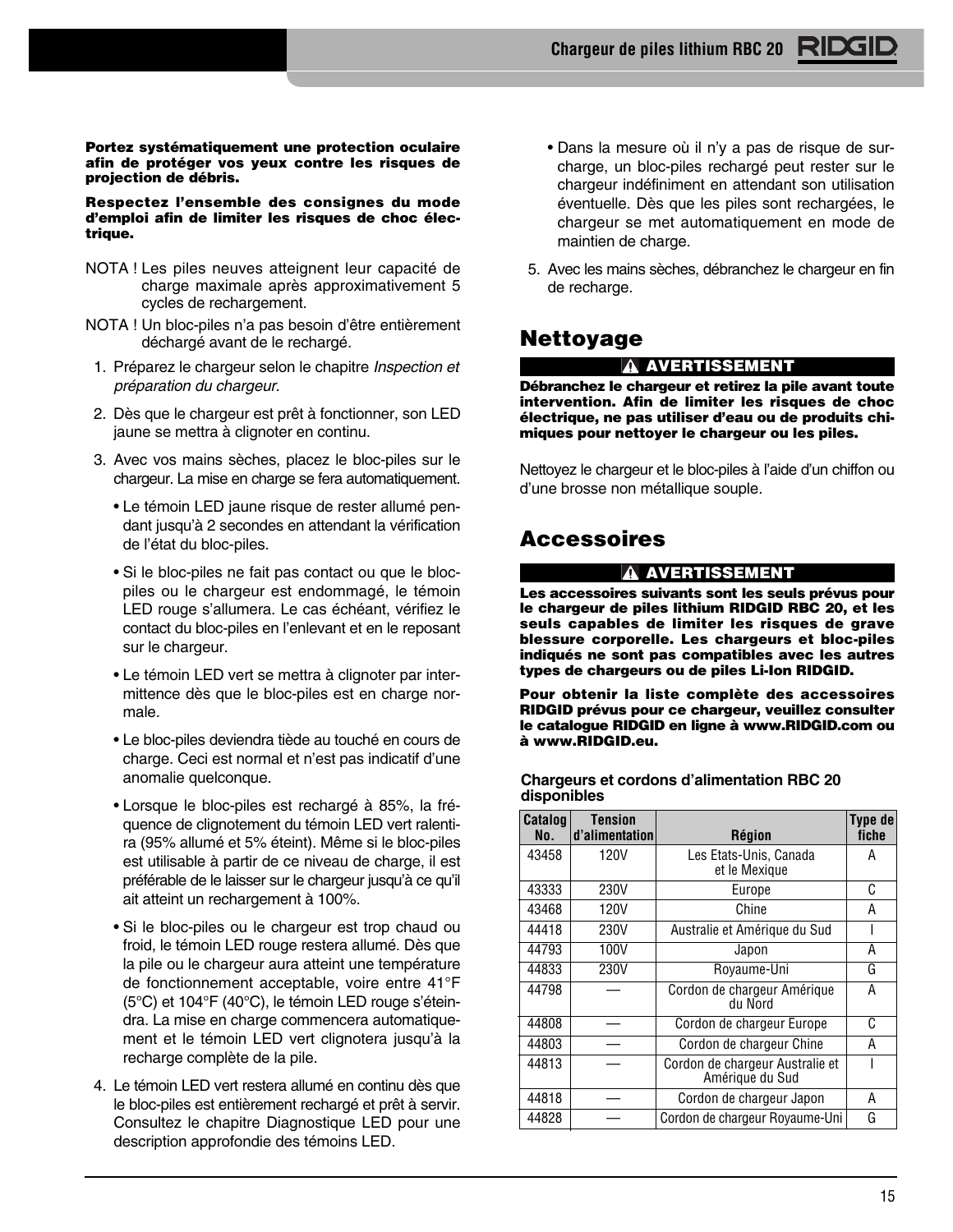#### **Bloc-piles**

| Réf.<br>catalogue | <b>Capacité</b> | Région                                            |
|-------------------|-----------------|---------------------------------------------------|
| 44693             | 18V 2.0Ah       | Amérique du Nord, Amérique du Sud et<br>Australie |
| 44698             | 18V 4,0Ah       | Amérique du Nord, Amérique du Sud et<br>Australie |
| 43323             | 18V 2,0Ah       | Europe et Chine                                   |
| 43328             | 18V 4.0Ah       | Europe et Chine                                   |
| 31013             | 18V 1,1Ah       | Amérique du Nord, Amérique du Sud et<br>Australie |
| 32743             | 18V 2,2Ah       | Amérique du Nord, Amérique du Sud et<br>Australie |
| 31018             | 18V 3,3Ah       | Amérique du Nord, Amérique du Sud et<br>Australie |
| 32473             | 18V 1.1Ah       | Europe et Chine                                   |
| 28218             | 18V 2,2Ah       | Europe et Chine                                   |
| 28448             | 18V 3,3Ah       | Europe & China                                    |

Toutes les piles indiquées sont adaptées à l'ensemble des chargeurs RBC 20. La seule différence entre-elles se limite aux étiquettes de sécurité apposées selon la région concernée.

## **Stockage**

**AVERTISSEMENT** Stockez le chargeur et le bloc-piles dans un endroit sec et sécurisé, hors de la portée des enfants et de tout individu non familier avec le processus de rechargement.

Le chargeur et les bloc-piles doivent être protégés contre les chocs, l'humidité, la salissure, les températures extrêmes et les produits chimiques ou leurs émanations.

**AVIS IMPORTANT** Le stockage au long terme de piles entièrement chargées ou déchargées, ou leur stockage à des températures ambiantes supérieures à 104°F (40°C), risque de réduire leur capacité de charge de manière permanente.

## **Transport des piles**

Ce bloc-piles a été homologué selon la norme UN ST/SG/AC.10/11/Rév3 Partie III, paragraphe 38.3. Il est effectivement protégé contre les risques de surpression et de court-circuit internes, et dispose de dispositifs le protégeant contre les ruptures violentes et les renvois de courant dangereux.

Dans la mesure où le contenu en lithium des piles est inférieur aux limites applicables, ce bloc-piles n'est pas soumis à la réglementation nationale et internationale visant les milieux dangereux, que ce soit en tant que composant indépendant ou partie d'un appareil. Cependant, la réglementation visant le transport de matières dangereuses pourrait éventuellement s'appliquer au transport de plusieurs bloc-piles à la fois. Le cas échéant, il sera

peut-être nécessaire de se conformer à certaines conditions spéciales visant, notamment, le conditionnement du transport.

## **Révisions et réparations**

#### **AVERTISSEMENT**

**Une mauvaise qualité de révision ou de réparation risquerait de rendre cet appareil dangereux.**

Ces chargeurs et bloc-piles ne contiennent aucune pièces réparables. Ne tentez pas d'ouvrir le chargeur ou le blocpiles, de recharger les piles individuellement, voire de nettoyer ses composants internes.

Pour localiser le réparateur RIDGID le plus proche ou poser des questions visant l'entretien ou la réparation de l'appareil, veuillez :

- Consulter le distributeur RIDGID le plus proche ;
- Visiter les sites www.RIDGID.com ou www.RIDGID.eu afin de localiser le représentant RIDGID le plus proche;
- Consulter les services techniques RIDGID par mail adressé à rtctechservices@emerson.com ou par téléphone en composant le (800) 519-3456 (à partir des Etats-Unis et du Canada exclusivement).

## **Recyclage**

Certains composants de cet ensemble contiennent des matières de valeur susceptibles d'être recyclées. Il se peut que certaines des entreprises de recyclage concernées se trouvent localement. Disposez de ces composants selon la réglementation en vigueur. Pour de plus amples renseignements, consultez votre centre de recyclage local.



**Pays de l'UE :** Ne pas jeter le matériel électrique à la poubelle.

Selon la norme européenne 2002/96/EC visant le recyclage des déchets électriques et électroniques et sa mise en application au

niveau national, tout matériel électrique hors d'usage doit être récupéré séparément et recyclé de manière écologiquement responsable.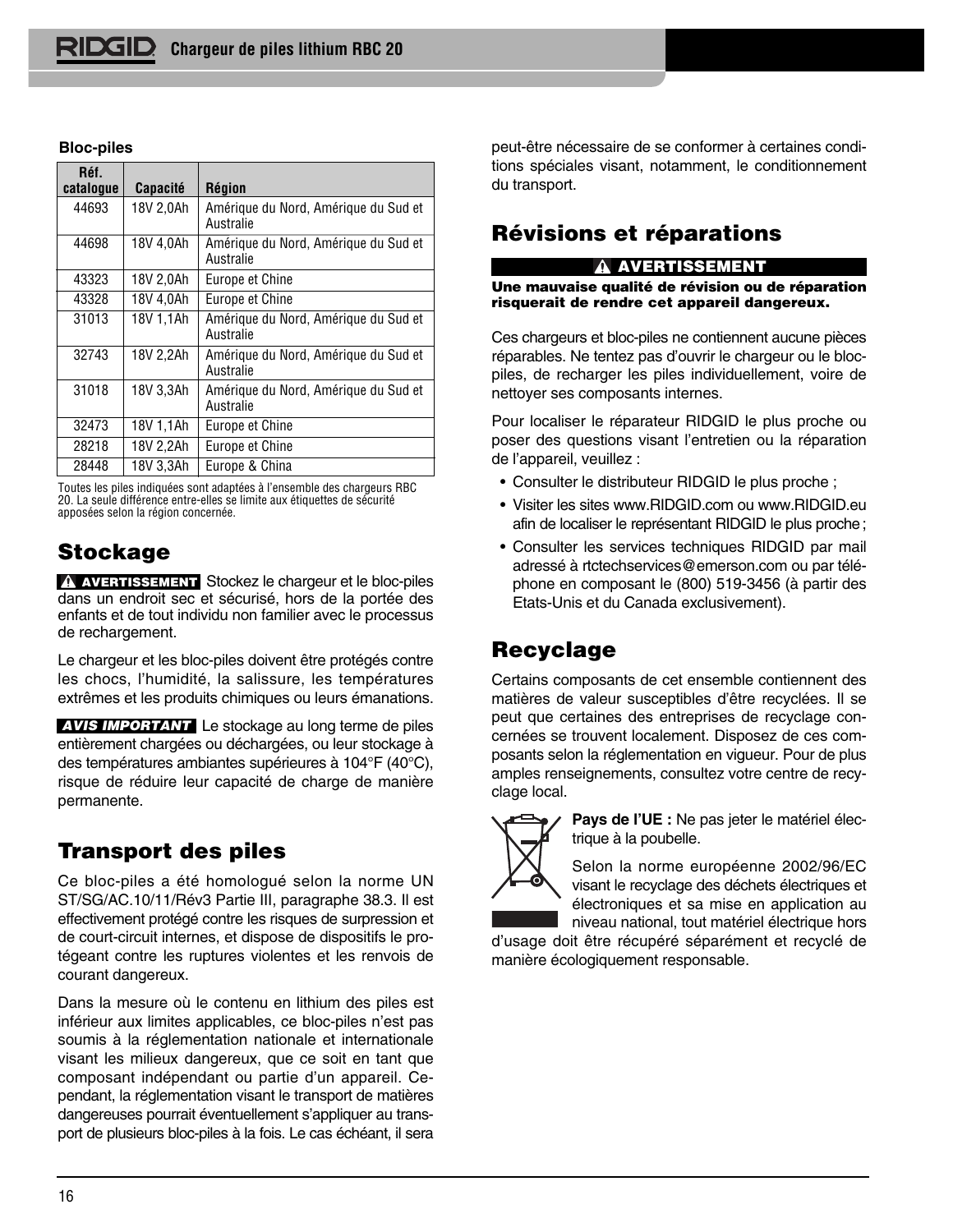## **Recyclage des piles**



**États-Unis et Canada :** L'étiquette RBRC™ apposée sur le bloc-piles indique que RIDGID a déjà payé les frais de recyclage des bloc-piles lithium-ion arrivés en fin de vie utile.

Aux États-Unis et au Canada,

RBRC™, RIDGID® et d'autres fournisseurs de piles ont développé un programme de collecte et de recyclage des piles rechargeables. Toutes piles, rechargeables ou non, contiennent des matières qui ne doivent pas être rejetées dans la nature, ainsi que certaines matières précieuses qui peuvent être recyclées. Aidez à la fois à protéger l'environnement et à conserver nos ressources en matières précieuses en confiant vos piles usagées à votre distributeur local ou centre de service RIDGID pour recyclage. Votre centre de recyclage local peut également vous fournir les coordonnées de dépotoirs additionnels.

RBRC™ est une marque déposée de la Rechargeable Battery Recycling Corporation.

**Pays de la Communauté européenne :** Les bloc-piles défectueux ou usagés doivent être recyclés selon les consignes de la norme 91/157/CEE.

## **Diagnostique des témoins LED**

| Icône<br>chargeur | Témoin allumé      | Témoin clignotant | <b>Désignation</b>                                                                                                                                                                                                                   |
|-------------------|--------------------|-------------------|--------------------------------------------------------------------------------------------------------------------------------------------------------------------------------------------------------------------------------------|
| (0)⇔≦ 1           |                    | Jaune             | Chargeur branché sans bloc-piles d'installé : prêt à<br>charger.                                                                                                                                                                     |
|                   | Jaune (2 secondes) |                   | Vérification de l'état de pile par le chargeur.                                                                                                                                                                                      |
|                   |                    | Vert (lent)       | Piles en cours de chargement. Niveau de charge < 85%.                                                                                                                                                                                |
|                   |                    | Vert (rapide)     | Piles en cours de chargement. Niveau de charge > 85%.                                                                                                                                                                                |
|                   | Vert               |                   | Piles chargées à bloc.                                                                                                                                                                                                               |
|                   |                    | Rouge             | Le bloc-piles mal positionné sur chargeur. Retirez et<br>réinstallez-le.                                                                                                                                                             |
|                   |                    |                   | Bloc-piles endommagé. Se reporter au chapitre<br>Accessoires pour sélectionner le bloc-piles de<br>remplacement approprié, et au chapitre Recyclage<br>pour les consignes de recyclage de l'ancien.                                  |
|                   |                    |                   | Chargeur endommagé. Se reporter au chapitre<br>Révisions et réparations pour les coordonnées du<br>conseiller le plus proche                                                                                                         |
|                   | Rouge              |                   | Chargeur et/ou piles hors des limites de température<br>de 5 °C (41 °F) et 40 °C (104 °F). Laissez refroidir les<br>piles et le chargeur dans un endroit climatisé jusqu'à<br>ce qu'ils soient revenus à une température acceptable. |
|                   | <b>PAS DE LED</b>  |                   | Chargeur hors tension. Vérifiez sa connexion au<br>réseau d'alimentation                                                                                                                                                             |
|                   |                    |                   | Chargeur défectueux. Se reporter à la section<br>« Révisions et réparations » pour les mesures à suivre.                                                                                                                             |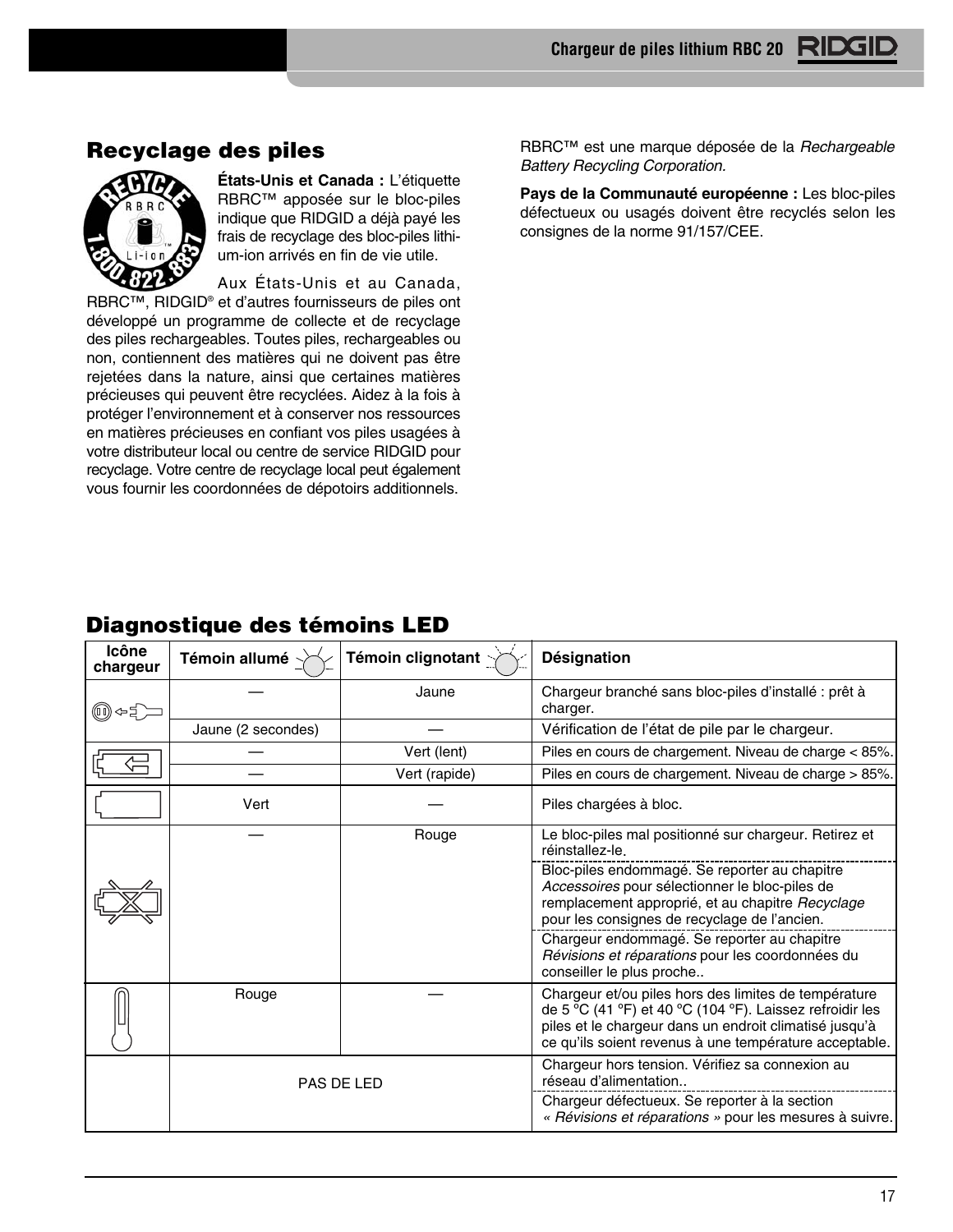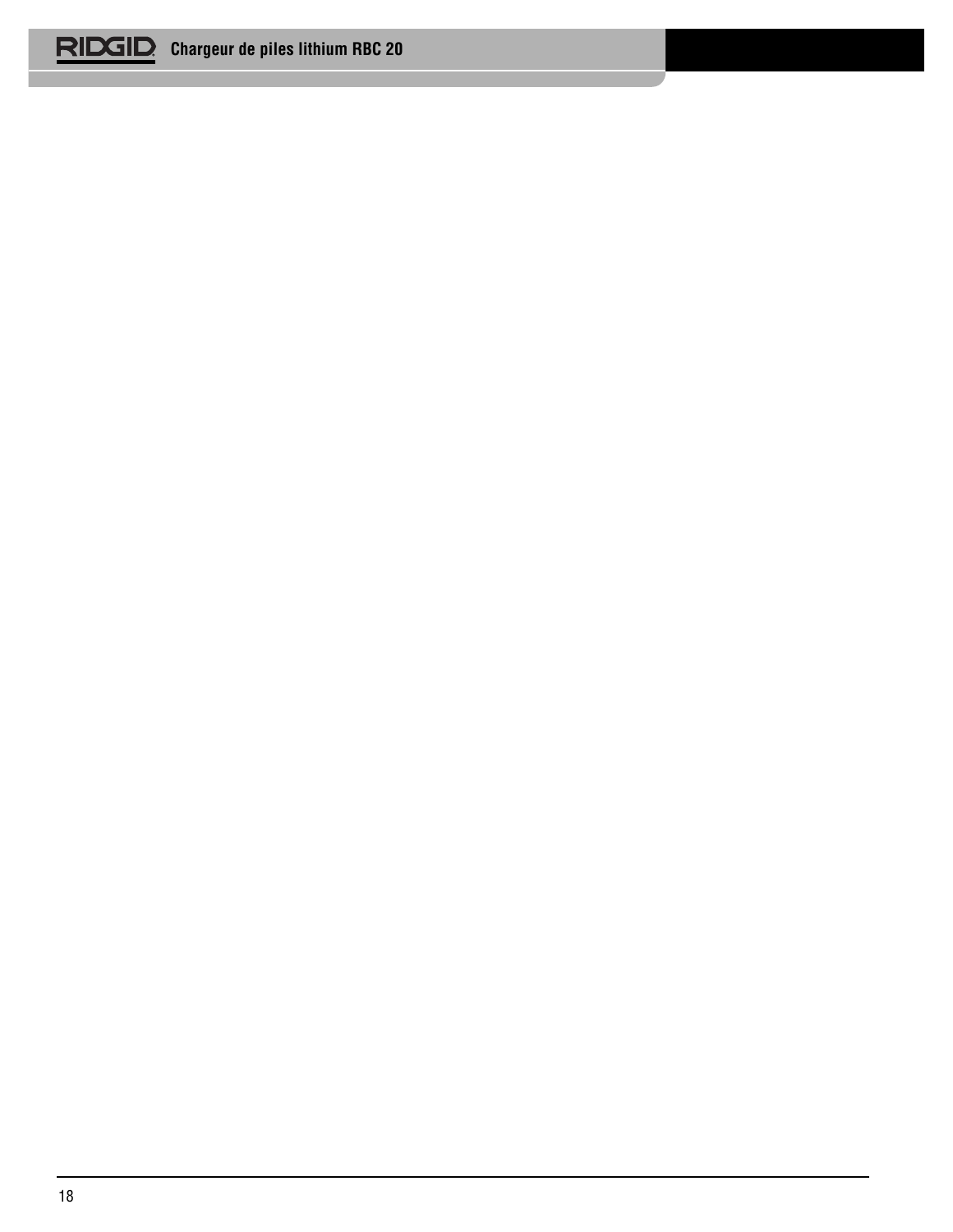**Cargador de baterías RBC-20**

# **Cargador avanzado de baterías de litio**



## **ADVERTENCIA**

**Antes de utilizar este aparato, lea detenidamente su Manual del Operario. Pueden ocurrir descargas eléctricas, incendios y/o graves lesiones si no se entien**den y siguen las instrucciones de **este manual.**

## **Cargador de baterías RBC-20**

Apunte aquí el número de serie del aparato, que se encuentra en su placa de características.

No. de

Serie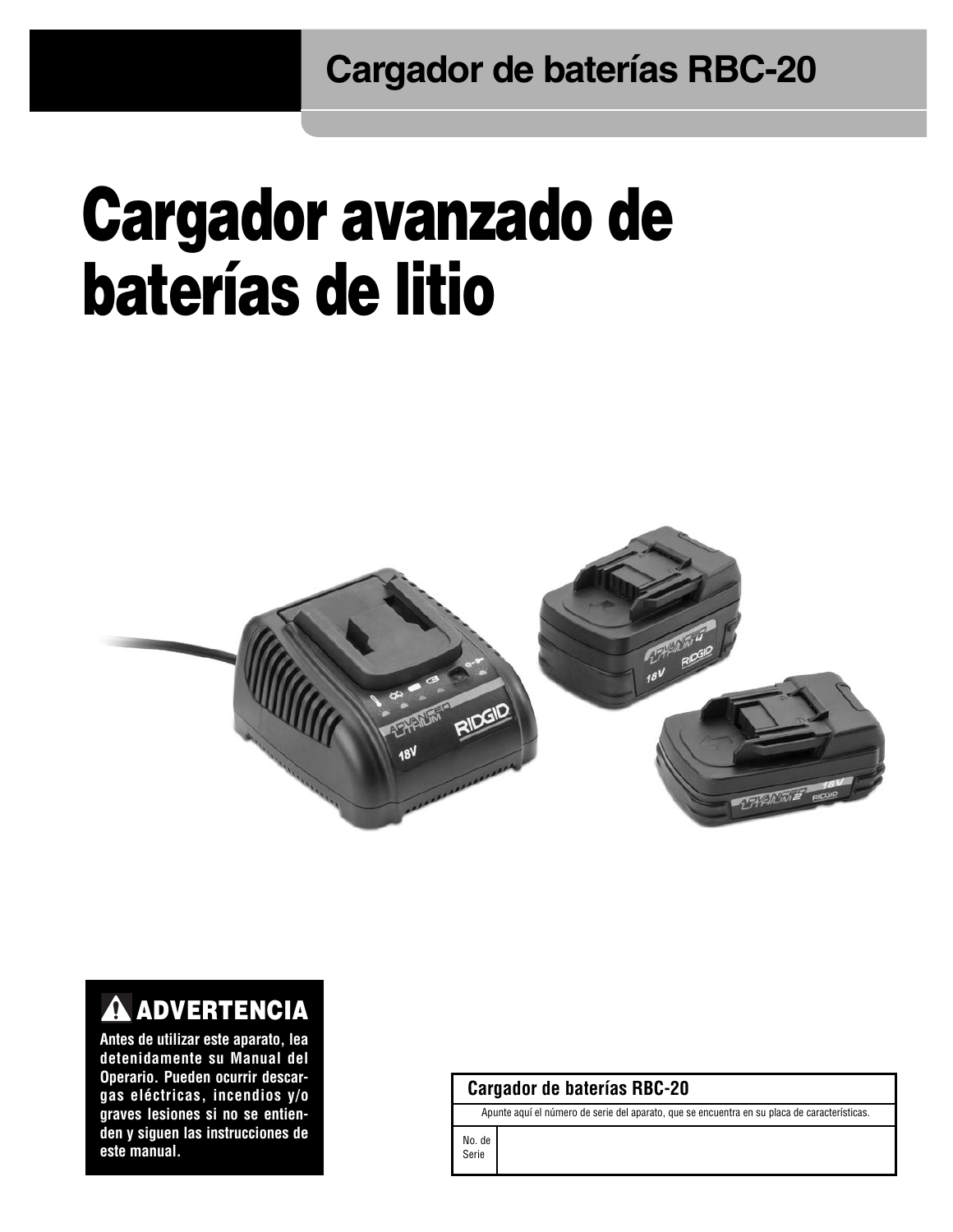## Índice

| Seguridad general              |  |
|--------------------------------|--|
|                                |  |
|                                |  |
|                                |  |
| Seguridad específica           |  |
|                                |  |
| Descripción y especificaciones |  |
|                                |  |
|                                |  |
|                                |  |
|                                |  |
|                                |  |
|                                |  |
|                                |  |
|                                |  |
|                                |  |
|                                |  |
|                                |  |
|                                |  |
|                                |  |
|                                |  |
|                                |  |

\*Traducción del manual original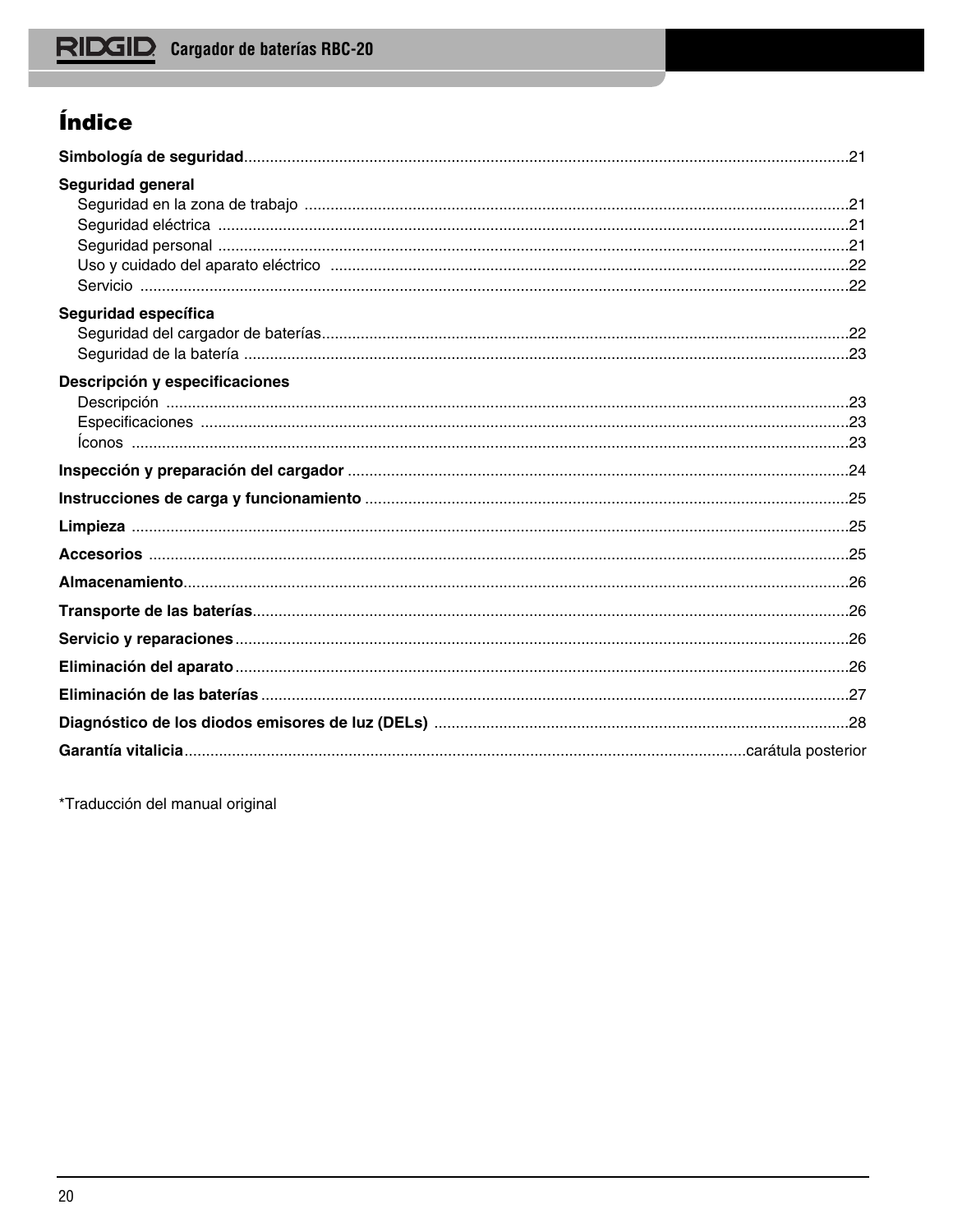## **Simbología de seguridad**

En este manual del operario y en el aparato mismo encontrará términos y símbolos de advertencia que comunican información de seguridad importante. Esta sección le ayuda a comprender el significado de estos términos y símbolos de precaución.



Este es el símbolo de una alerta de seguridad. Sirve para prevenir al operario de las lesiones corporales que podría sufrir. Obedezca todas las instrucciones que acompañan a este símbolo de alerta para evitar lesiones o muertes.



El término PELIGRO advierte de una situación de riesgo o peligro que, si no se evita, ocasionará la muerte o graves lesiones.

El término ADVERTENCIA advierte de una situación de riesgo o peligro que, si no se evita, podría ocasionar la muerte o lesiones graves. **ADVERTENCIA**

El término CUIDADO previene de una situación de riesgo o peligro que, si no se evita, podría ocasionar lesiones leves **CUIDADO**o menores.

**AVISO** Un AVISO advierte de la existencia de información relacionada con la protección de un bien o propiedad.



Este símbolo significa que, antes de usar un aparato o equipo, debe leer detenidamente el manual del operario. El manual de un aparato contiene importante información acerca del funcionamiento apropiado y seguro del equipo.

Este símbolo señala que, al hacer uso de este aparato, el operario siempre debe ponerse gafas o anteojos de seguridad con viseras laterales.



Este símbolo advierte que hay riesgo de descargas eléctricas.

## **Seguridad general**

## **ADVERTENCIA**

**Lea todas las instrucciones y advertencias. Pueden ocu rrir golpes eléctricos, incendios y/o lesiones corporales graves si no se siguen todas las instrucciones y respetan las advertencias detalladas a continuación.**

#### **¡GUARDE ESTAS INSTRUCCIONES Y ADVER-TENCIAS PARA POSTERIOR CONSULTA!**

## **Seguridad en la zona de trabajo**

- **Mantenga su área de trabajo limpia y bien iluminada.** Los bancos de trabajo desordenados y las zonas oscuras provocan accidentes.
- **No haga funcionar aparatos motorizados en pre sencia de combustibles tales como líquidos, gases o polvos inflamables.** Los aparatos eléctricos generan chispas, las cuales pueden inflamar el polvo o las emanaciones combustibles.
- **Mientras haga funcionar una herramienta eléctrica, mantenga apartados a curiosos, niños y visitantes.** Las distracciones pueden hacerle perder el control del aparato.

## **Seguridad eléctrica**

• **El enchufe del aparato debe corresponder al tomacorriente. Jamás modifique el enchufe del aparato. Cuando emplee una herramienta a motor provista de conexión a tierra, no utilice adaptadores de enchufes.** Así se evita el riesgo de que ocurran descargas eléctricas.

- **Evite el contacto de su cuerpo con artefactos co nectados a tierra tales como cañerías, radia dores,** estufas o cocinas, y refrigeradores. Aumenta el riesgo de que se sufra una descarga eléctrica cuando su cuerpo ofrece conducción a tierra.
- **No exponga los aparatos motorizados a la lluvia o a condiciones mojadas.** Cuando agua penetra en un aparato a motor, aumenta el riesgo de que se produzcan descargas eléctricas.
- **No maltrate el cordón eléctrico del aparato. Nunca transporte el aparato tomándolo de su cordón eléctrico ni jale del cordón para desenchufarlo del tomacorriente. Mantenga el cordón lejos del calor, aceite, bordes cortantes o piezas movibles.** Un cordón enredado o en mal estado aumenta el riesgo de que se produzcan descargas eléctricas.
- **Al hacer funcionar un aparato motorizado a la intemperie, emplee un cordón de extensión fabricado para uso exterior.** Los alargadores diseñados para su empleo al aire libre reducen el riesgo de que se produzcan choques eléctricos.
- **Si resulta inevitable el empleo de una herramienta a motor en un sitio húmedo, enchúfela en un tomacorriente GFCI (dotado de Interruptor del Cir cuito de Pérdida a Tierra).** El interruptor GFCI reduce el riesgo de que ocurran descargas eléctricas.

#### **Seguridad personal**

• **Manténgase alerta, preste atención a lo que está haciendo y use sentido común cuando trabaje**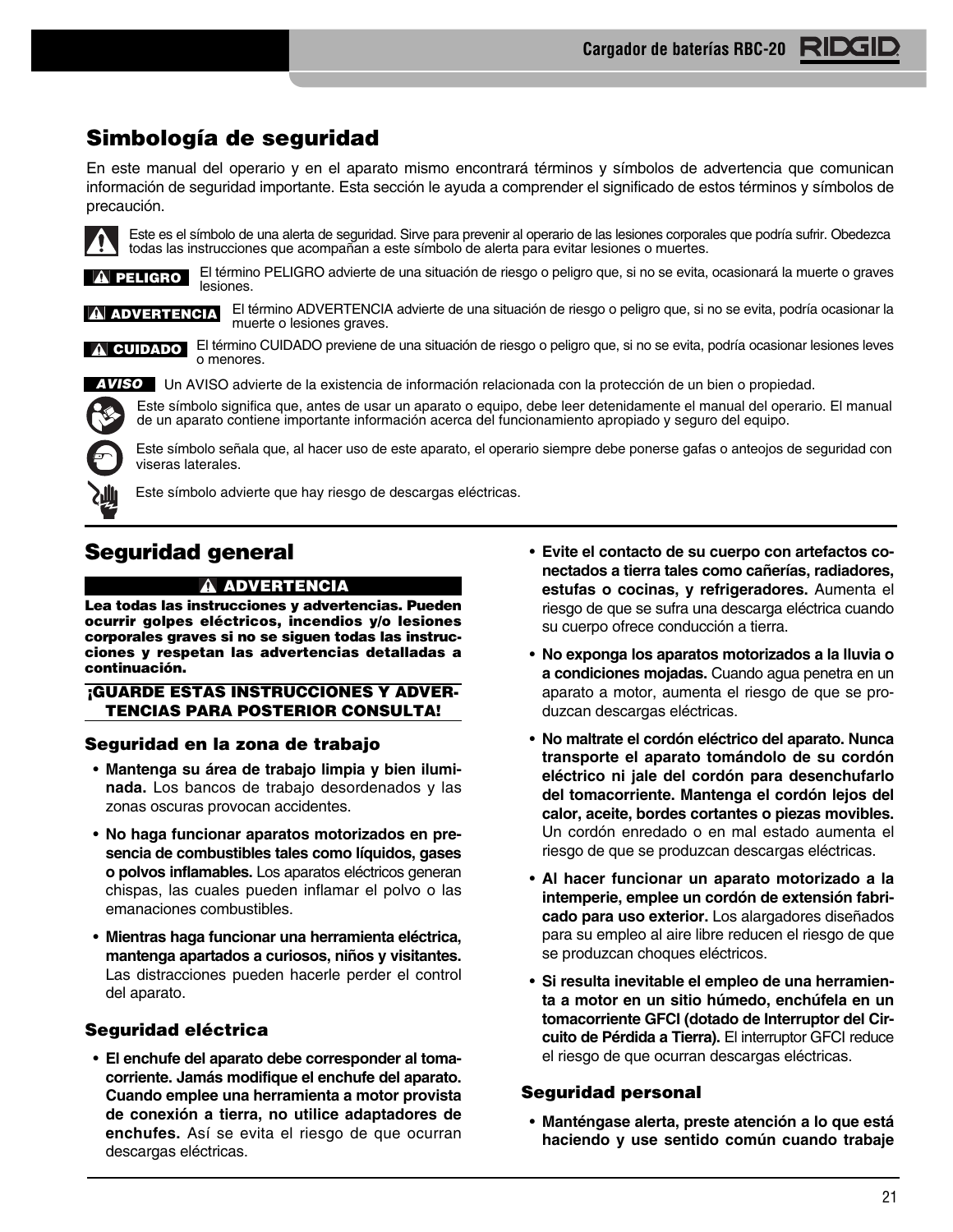**con un aparato a motor. No use una herramienta motorizada si está cansado o se encuentra bajo la influencia de drogas, alcohol o medicamentos.** Sólo un breve descuido mientras hace funcionar un aparato motorizado puede resultar en lesiones personales graves.

- **Use el equipo de protección personal debido.** Siempre use protección para sus ojos. Cuando las condiciones lo requieran, use mascarilla para el polvo, calzado de seguridad antideslizante, casco duro o protección para los oídos. Evitarán que usted se lesione.
- **No trate de extender su cuerpo para alcanzar algo.** Mantenga sus pies firmes en tierra y un buen equi**librio en todo momento.** Así se ejerce mejor control sobre el aparato en situaciones inesperadas.

## **Uso y cuidado del aparato**

- **No fuerce el aparato. Use la herramienta a motor adecuada para la tarea que va a realizar.** Con la herramienta correcta obtendrá mejores resultados, en forma segura y a la velocidad para la cual fue diseñada.
- **Si el interruptor del aparato a motor no lo enciende o apaga, no lo use.** Cualquier aparato que no pueda ser controlado mediante su interruptor es peligroso y debe ser reparado.
- **Antes de hacerle cualquier regulación, de cambiarle accesorios o de almacenar el aparato, desenchúfelo de la fuente de corriente eléctrica y/o extráigale las baterías.** Estas medidas de seguridad preventivas reducen el riesgo de poner el aparato en marcha involuntariamente.
- **Almacene los aparatos que no estén en uso fuera del alcance de los niños y no permita que personas que no los saben hacer funcionar o no han** leído sus instrucciones de uso los utilicen. Las herramientas motorizadas son peligrosas en manos de usuarios no capacitados.
- **Efectúele cuidadoso mantenimiento a su aparato.** Revise que no tenga piezas movibles desalinea**das o agarrotadas, o cualquier otra condición que pudiera afectar su normal funcionamiento. Si está dañado, antes de usar el aparato, hágalo componer.** Los aparatos sin un mantenimiento adecuado causan muchos accidentes.
- **Emplee el aparato motorizado y sus accesorios de acuerdo con estas instrucciones,** teniendo en cuenta las condiciones de trabajo imperantes y las tareas que se realizarán. Se crean situaciones peligrosas

cuando una herramienta motorizada se utiliza en la ejecución de operaciones para las cuales no fue hecha.

## **Servicio**

• **El servicio del aparato debe encomendarse únicamente a técnicos calificados y que emplean repuestos legítimos solamente.** Así se garantiza la continua seguridad del aparato.

## **Seguridad específica**

## **ADVERTENCIA**

**Esta sección entrega importante información de seguridad específica para este aparato.** 

**Antes de usar este cargador de baterías, lea estas precauciones detenidamente para prevenir el riesgo de choques eléctricos y lesiones personales graves.**

## **¡GUARDE ESTAS INSTRUCCIONES!**

## **Seguridad del cargador de baterías**

- **Sólo ponga a cargar en este Cargador avanzado de baterías de litio de 18V modelo RBC-20 de RIDGID, las baterías recargables RIDGID® listadas en la sección Accesorios.** Otros tipos de baterías pueden reventar y causar lesiones y daños materiales.
- **No pruebe el cargador de baterías con objetos conductores de corriente.** Un cortocircuito en los bornes de la batería puede provocar chispas, quemaduras y descargas eléctricas.
- **No meta la batería dentro del cargador si éste se ha golpeado o dañado.** Un cargador averiado aumenta el riesgo de que se produzcan descargas eléctricas.
- **Cargue la batería a temperaturas ambientes por sobre los 5°C (41°F) e inferiores a 40°C (104°F). Guarde el cargador y las cápsulas de baterías a temperaturas superiores a -20°C (-4°F) y por debajo de 40°C (104°F).** Bien protegida, la batería no sufrirá daños de consideración; en cambio, expuesta a temperaturas extremas podría tener fugas u ocasionar descargas eléctricas o quemaduras.
- **Emplee una fuente de corriente apropiada. No intente emplear un transformador elevador, un generador motorizado o un tomacorriente con corriente continua.** Pueden dañar el cargador y provocar choques eléctricos, incendios o quemaduras.
- **Nada debe cubrir el cargador mientras está en uso.** Para que el cargador funcione correctamente debe contar con suficiente ventilación. De lo contrario, podría ocasionar un incendio. A todo su alrede-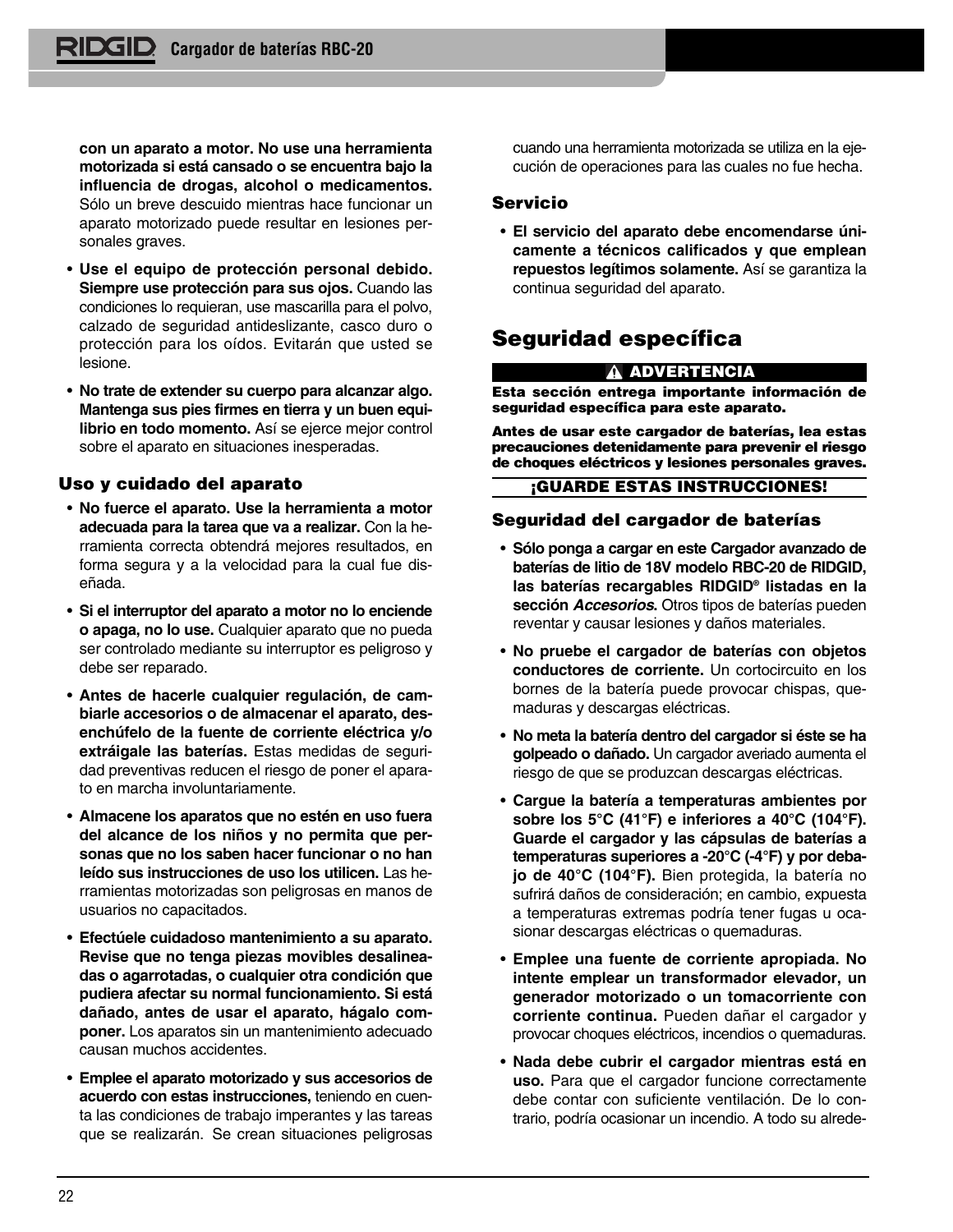dor debe quedar un espacio libre de por lo menos 10 cms. (4 pulgs.) por el que pueda circular aire.

- **Desenchufe el cargador cuando no esté en uso.** Se evita así herir a un niño o a personas inexpertas.
- **No ponga a cargar la cápsula de baterías en ambien tes húmedos o mojados. No la deje ex puesta a la mugre, lluvia o nieve.** Éstas aumentan los riesgos de una descarga eléctrica.
- **No abra la carcasa del cargador.** Hágalo reparar únicamente en los talleres autorizados de RIDGID.
- **No lleve el cargador colgando de su cordón eléctrico.** Así se reduce el riesgo de que cause descargas eléctricas.

## **Seguridad de la batería**

- **Elimine las baterías debidamente.** No las tire al fuego porque, expuestas a un calor excesivo, pueden explotar. Cúbrale los bornes con cinta adhesiva para impedir el contacto con otros objetos. Varios países ya han aprobado leyes que regulan la eliminación de baterías. Le rogamos cumpla con todas las normas vigentes en su localidad. Asimismo, consulte la sección Eliminación de las baterías.
- **No inserte en el cargador una batería que tiene su envoltura agrietada.** Una batería dañada aumenta el riesgo de descargas eléctricas.
- **Jamás desarme una batería.** Dentro del bloque de baterías no hay nada que sirva o necesite repararse. Al desarmar una batería usted podría herirse y sufrir una descarga eléctrica.
- **No toque el líquido que rezume de una batería defectuosa.** El líquido de una batería puede causar quemaduras o irritación a la piel. Si usted llegase a tener contacto con el líquido, lávese a fondo con agua. Si el líquido entra en contacto con sus ojos, consulte a un oftalmólogo.

El folleto de la Declaración de Conformidad de la Comunidad Europea (890-011-320.10) se adjuntará a 0este manual cuando sea requerido.

Si tiene alguna pregunta acerca de este producto RIDGID®:

- Contacte al distribuidor de RIDGID en su localidad.
- En internet, visite el sitio www.RIDGID.com o www.RIDGID.eu para averiguar dónde se encuentran los centros autorizados de RIDGID más cercanos.
- Escriba al Departamento de Servicio Técnico de RIDGID a rtctechservices@emerson.com, o llame desde EE.UU. o Canadá al (800) 519-3456.

## **Descripción y especificaciones Descripción**

El Cargador avanzado de baterías de litio de 18V modelo RBC 20 de RIDGID carga los bloques de baterías de litio-ión de calidad superior marca RIDGID listados en la sección Accesorios de este manual. Es capaz de cargar un bloque de baterías 18V 2,0 Ah de litio-ión de calidad superior de RIDGID en aproximadamente 45 minutos. Y uno de 18V 4,0 Ah del mismo tipo, en 55 minutos. Este cargador no requiere ajustes.



**Figura 1 – Cargador avanzado de baterías de litio de 18V modelo RBC 20 de RIDGID y bloque de baterías RIDGID correspondiente**

## **Especificaciones**

| Entradadisponibles de 120V ó 230V<br>c.a                                                           |  |  |  |  |
|----------------------------------------------------------------------------------------------------|--|--|--|--|
| Salida 14,4V - 18V c.c.                                                                            |  |  |  |  |
| Tipo de batería de iones de litio (li-ión)                                                         |  |  |  |  |
| Corriente de entrada $0,65$ A – 1,34 A                                                             |  |  |  |  |
| Peso 1,87 lbs. (0,85 kg)                                                                           |  |  |  |  |
| $(153 \times 142 \times 94 \text{ mms.})$                                                          |  |  |  |  |
| Tiempo de carga<br>Batería de iones de litio 18V<br>avanzada2,0 Ah = 45 min.<br>$4,0$ Ah = 60 min. |  |  |  |  |
| Batería de iones de<br>2,2 Ah = 70 to 75 min.<br>3,3 Ah = $105$ to 110 min.                        |  |  |  |  |
| Refrigeración de convección pasiva (sin<br>ventilador)                                             |  |  |  |  |
| INOTA! Este cargador es compatible únicamente con<br>las baterías de li-ión listadas en la sección |  |  |  |  |

Accesorios de este manual.

## **Íconos**

Aislamiento doble

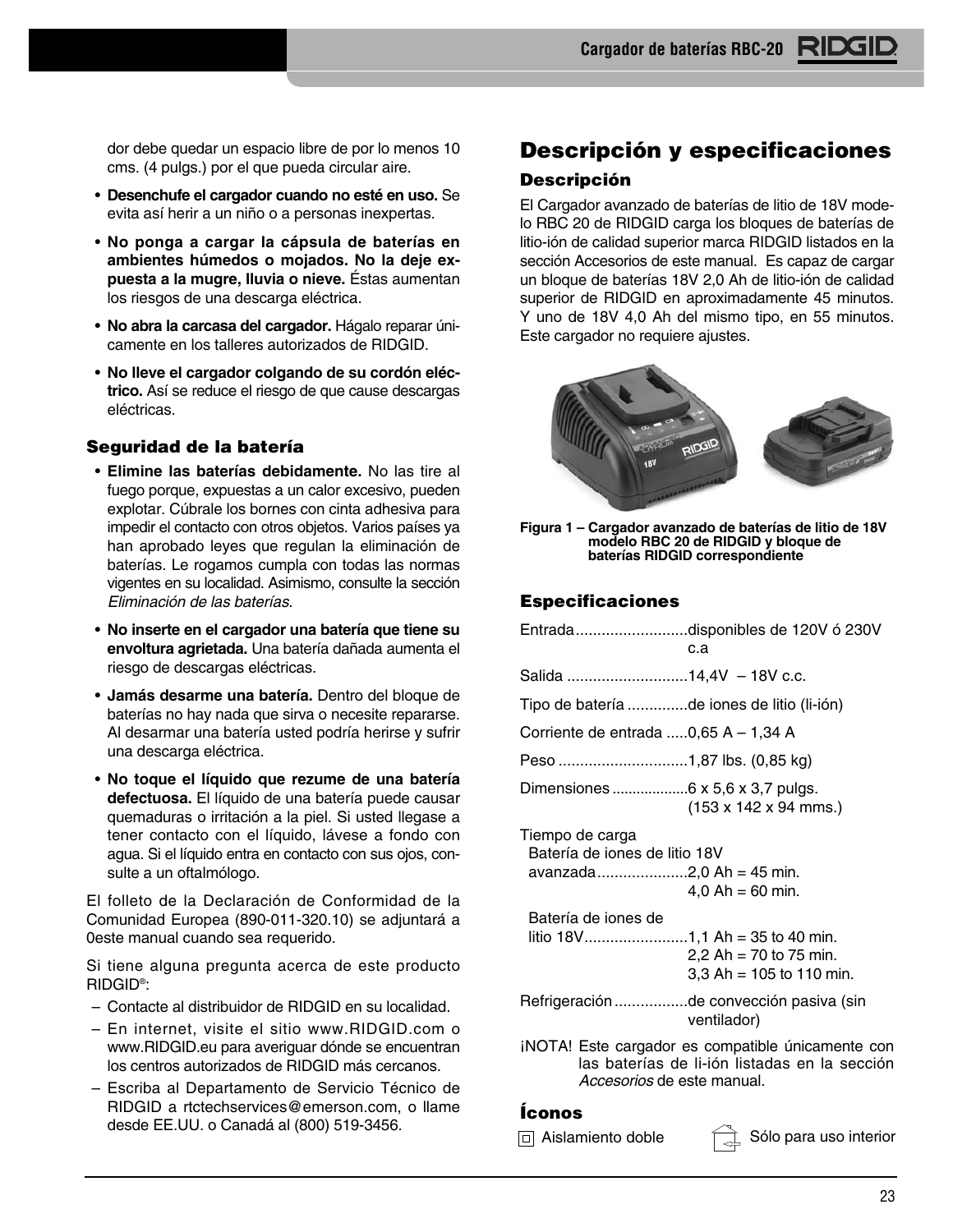## **Inspección y preparación del cargador**



**Cada vez que los vaya a usar, inspeccione el cargador y las baterías. Si detecta algún problema, soluciónelo. Prepare el cargador según los siguien tes procedimientos para evitar el riesgo de lesiones provocadas por descargas eléctricas, fuego y otros factores, y/o prevenir daños al aparato o las baterías.**

- 1. Cerciórese de que el cargador está desenchufado. Inspeccione el cordón de suministro, el cargador y las baterías por si están dañados o han sido modificados, o alguna de sus partes está quebrada, desalineada, trabada o faltante. Si detecta cualquier problema, no use el cargador hasta que haya sido debidamente reparado o reemplazado.
- 2. Quite el aceite, grasa o mugre sobre el cargador de la manera descrita en la sección de Mantenimiento. Es menos probable que un equipo que se conserva limpio resbale de sus manos. Además, el aparato podrá contar con la ventilación adecuada y usted verá a simple vista si está agrietado o dañado.
- 3. Revise que todas las etiquetas y calcomanías de advertencias de seguridad en el cargador y bloque de baterías se encuentran intactas y legibles. La Figura 2 muestra la etiqueta de advertencias ubicada en la parte inferior del cargador. La Figura 3 enseña las etiquetas en la parte inferior de la cápsula de baterías.



**Figura 2 – Ubicación de la etiqueta de advertencias en el cargador**



**Figura 3 – Etiquetas de advertencias en la cápsula de baterías**

- 4. Antes de hacerlo funcionar, escoja un lugar apropiado para asentar el cargador. Revise que en la zona:
	- No haya líquidos, vapores o gases inflamables. Si los hay, no trabaje en esta zona hasta que las fuentes de ignición hayan sido identificadas y eliminadas. El cargador de baterías no es a prueba de explosiones y puede generar chispas.
	- Pueda colocarse el cargador en un sitio despejado, nivelado, estable y seco. No lo emplee en un lugar mojado o húmedo.
	- Haya una temperatura de funcionamiento adecuada. Tanto el cargador como la batería deben encontrarse entre los 5°C (41°F) y los 40°C (104°F) para que se inicie un proceso de carga. Si en algún momento durante la carga la temperatura de cualesquiera de los dos alcanza por encima o por debajo de estos límites térmicos, se interrumpirá la carga. Se reanudará una vez que la temperatura vuelva a estar dentro de los límites especificados.
	- Exista la fuente de suministro correcta. Revise que el enchufe del cargador se asiente bien en el tomacorriente seleccionado.
	- Pueda dejarse un espacio libre alrededor de todo el cargador -de por lo menos 10 cm (4 pulgs.)- para que cuente con suficiente ventilación y funcione dentro de la gama de temperaturas adecuada.
- 5. Con las manos secas, enchufe el cargador en el tomacorriente adecuado.
- 6. Este cargador cuenta con ranuras en caso de que se quiera montarlo en la pared. Los tornillos deben colocarse en la pared a 102 mm. (4 pulgs.) el uno del otro.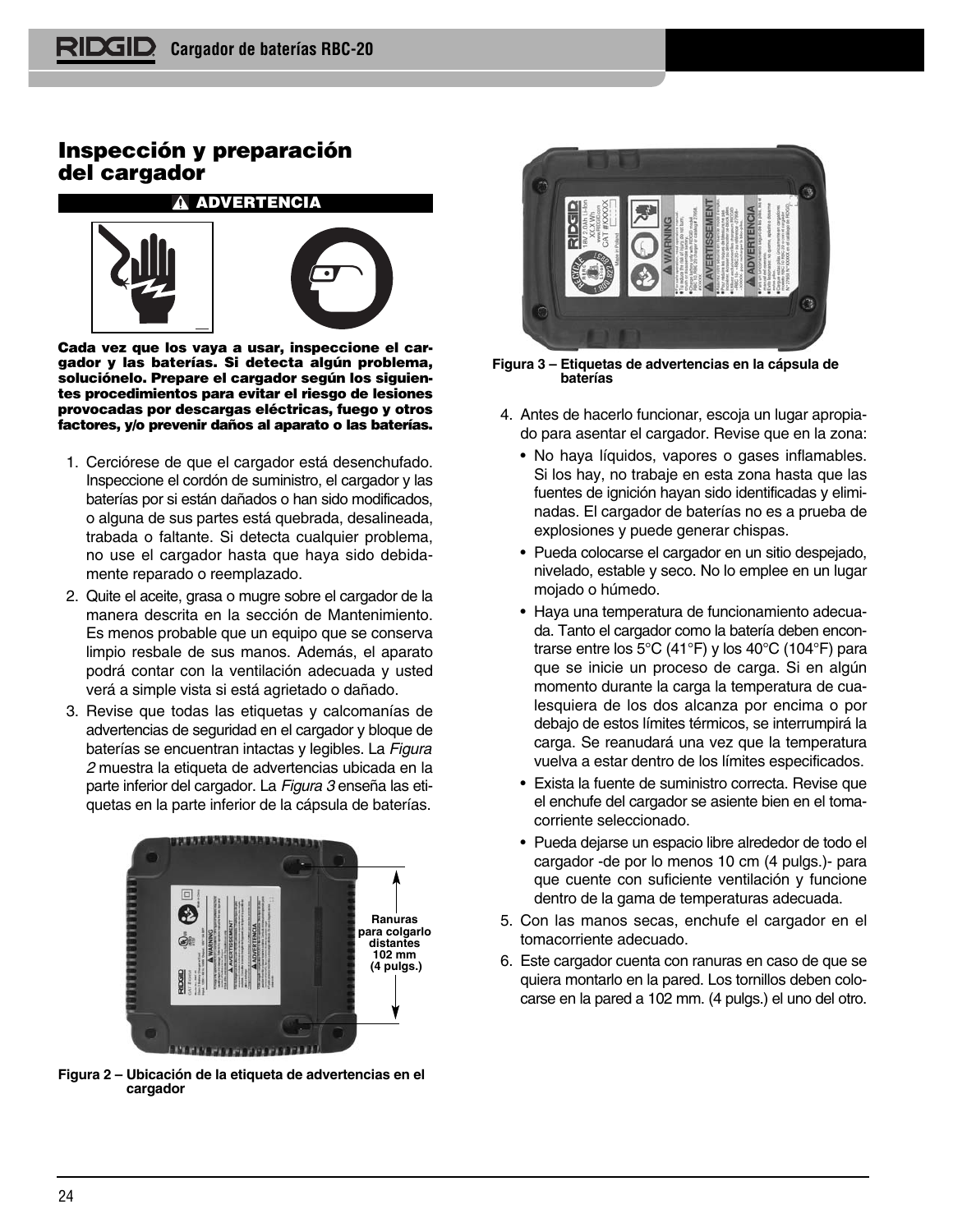## **Instrucciones de carga y funcionamiento**



**Siempre use protección para sus ojos, para que no les entren mugre u objetos foráneos.** 

#### **Respete las instrucciones de funcionamiento para reducir el riesgo de sufrir lesiones por descargas eléctricas.**

- ¡NOTA! Las baterías nuevas sólo alcanzan su máxima capacidad después de que se las ha sometido a unos 5 ciclos de carga y descarga.
- ¡NOTA! No es necesario esperar que se descargue el bloque de baterías por completo antes de volverlo a cargar.
- 1. Instale el cargador según se indica en la sección Inspección y preparación del cargador.
- 2. Mientras el cargador se encuentra "listo para cargar" en la posición de estado de alerta, el DEL amarillo parpadeará continuamente.
- 3. Con sus manos secas, meta la cápsula de baterías en el cargador. La cápsula de baterías se cargará automáticamente.
	- El DEL amarillo podría iluminarse sin parpadear hasta 2 segundos: indica que el cargador está aquilatando el estado de la batería.
	- Si la cápsula de baterías no ha hecho contacto con el cargador o éste está averiado, el DEL rojo brillará en forma continua. Verifique que la batería se encuentre bien asentada en el cargador.
	- Mientras la batería se carga, el DEL verde parpadeará durante un lapso determinado de tiempo hasta apagarse. Permanecerá apagado por igual tiempo. Por segunda vez volverá a encenderse a parpadear. Transcurrido un lapso de tiempo, se apagará, y así, sucesivamente.
	- La cápsula de baterías se sentirá levemente caliente al tacto mientras se está cargando. Esto es normal, no constituye un problema.
	- Cuando la batería se ha cargado en un 85%, el DEL verde cambiará su ritmo de parpadeo a la modalidad 95% encendido y 5% apagado. Si es necesario, ya es posible utilizar la batería. Pero es preferible dejarla en el cargador hasta que se cargue por completo.
- Si el cargador, o la batería, está muy caliente o muy frío, el DEL rojo brillará continuamente. Una vez que lleguen a una temperatura entre los límites térmicos, 5°C (41°F) y 40°C (104°F), el DEL rojo se apagará. El proceso de carga se iniciará automáticamente y el DEL verde parpadeará hasta que la batería se haya cargado por completo.
- 4. Cuando la batería está totalmente cargada, el DEL verde brilla continuamente. La batería puede extraerse del cargador y ponerse en uso. Consulte la sección Diagnóstico de los DELs donde se describe el significado de los indicadores de los DEL.
	- La batería completamente cargada puede permanecer dentro del cargador hasta que se necesite usarla. No se corre el riesgo de sobrecargarla, porque el cargador -cuando detecta que la batería se ha terminado de cargar- cambia automáticamente de modalidad a una de mera conservación de la carga.
- 5. Completada la carga de la batería, con las manos secas, desenchufe el cargador.

## **Limpieza**

## **ADVERTENCIA**

**Desenchufe el cargador antes de limpiarlo. No use agua ni productos químicos para limpiar el cargador o las baterías. Así se evitan las descargas eléctricas.**

Limpie toda grasa o mugre en el exterior del cargador o sobre la batería, con un paño o una escobilla suave no metálica.

## **Accesorios**

## **ADVERTENCIA**

**Los siguientes accesorios han sido diseñados para funcionar con el Cargador avanzado de baterías de litio RBC 20 de RIDGID. Para evitar lesionarse de gravedad, emplee únicamente los accesorios específicamente diseñados y recomendados para usarse con el Cargador avanzado de baterías de litio RBC 20 de RIDGID, como los que se listan a continuación. Este cargador y los bloques de baterías incluidos no son compatibles con otros modelos de cargador ni baterías de li-ión de RIDGID.**

**Conozca la lista completa de accesorios RIDGID disponibles para este cargador en el Catálogo RIDGID en nuestros sitios web www.RIDGID.com o www.RIDGID.eu**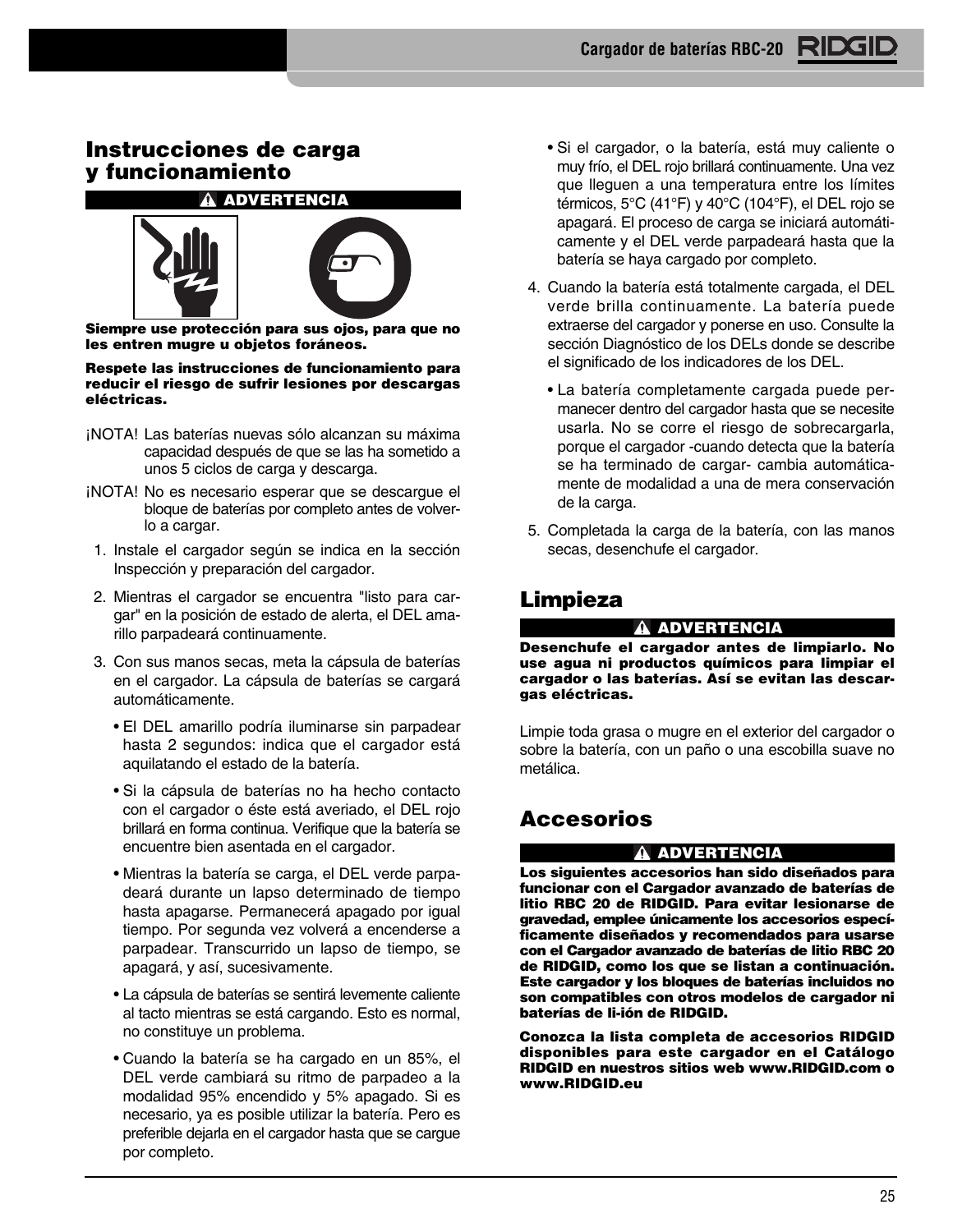#### **Cargadores avanzados de baterías de litio modelo RBC 20 y sus cables eléctricos**

| No. en el<br>catálogo | Voltaje | <b>Región</b>                         | Tipo de<br>enchufe |
|-----------------------|---------|---------------------------------------|--------------------|
| 43458                 | 120V    | EE.UU., Canadá y México               | A                  |
| 43333                 | 230V    | Europa                                | C                  |
| 43468                 | 120V    | China                                 | A                  |
| 44418                 | 230V    | Australia y América Latina            |                    |
| 44793                 | 100V    | Japón                                 | A                  |
| 44833                 | 230V    | Reino Unido                           | G                  |
| 44798                 |         | Cable para Norteamérica               | A                  |
| 44808                 |         | Cable para Europa                     | C                  |
| 44803                 |         | Cable para China                      | А                  |
| 44813                 |         | Cable para Australia y América Latina |                    |
| 44818                 |         | Cable para Japón                      |                    |
| 44828                 |         | Cable para el Reino Unido             | G                  |

#### **Bloques de baterías**

| $N^{\circ}$ en el<br>catálogo | <b>Capacidad</b> | Región                                  |
|-------------------------------|------------------|-----------------------------------------|
|                               |                  |                                         |
| 44693                         | 18V 2,0Ah        | Norteamérica y Latinoamérica, Australia |
| 44698                         | 18V 4,0Ah        | Norteamérica y Latinoamérica, Australia |
| 43323                         | 18V 2,0Ah        | Europa y China                          |
| 43328                         | 18V 4,0Ah        | Europa y China                          |
| 31013                         | 18V 1,1Ah        | Norteamérica y Latinoamérica, Australia |
| 32743                         | 18V 2,2Ah        | Norteamérica y Latinoamérica, Australia |
| 31018                         | 18V 3,3Ah        | Norteamérica y Latinoamérica, Australia |
| 32473                         | 18V 1,1Ah        | Europa y China                          |
| 28218                         | 18V 2,2Ah        | Europa y China                          |
| 28448                         | 18V 3,3Ah        | Europa y China                          |

Todos los bloques de baterías listados pueden cargarse en un cargador RBC 20. Las etiquetas en las baterías indican la región del mundo donde es posible usarlas.

## **Almacenamiento**

**AVERTENCIA** Almacene el cargador y las baterías en un lugar bajo llave, seco y seguro, lejos del alcance de niños y personas inexpertas. El aparato es peligroso en manos de individuos que no saben usarlo.

Tanto el cargador como las baterías deben protegerse de golpes fuertes, de la humedad, del polvo y mugre, de temperaturas extremas y de sustancias y vapores químicos.

Una cápsula de baterías almacenada por **AVISO**períodos prolongados –estando totalmente cargada o totalmente descargada- o a temperaturas superiores a 40°C (104°F), podría perder gran parte de su capacidad operativa.

## **Transporte de la batería**

La batería se somete a pruebas de acuerdo a las directrices del documento de Naciones Unidas ST/SG/-AC.10/11/ Rev/3 Part III, subsection 38.3. Cuenta con una eficaz protección contra el exceso de presión interna y cortocircuitos, y con dispositivos para prevenir la ruptura violenta y el peligroso flujo de corriente inversa.

El contenido correspondiente de litio en la batería es inferior a los valores límites pertinentes. Por lo tanto, la batería no está sujeta a las normas nacionales ni internacionales referentes a sustancias peligrosas, ni como un componente individual ni cuando insertada en una máquina. Sin embargo, las normas que regulan productos peligrosos pueden llegar a ser relevantes cuando se transportan varias baterías. En este caso, se deben cumplir ciertas condiciones especiales (por ej., de empaque).

## **Servicio y reparaciones**

## **ADVERTENCIA**

**Un servicio indebido o reparación mal hecha al cargador puede tornarlo inseguro.**

En el cargador o las baterías no hay elementos que el usuario pueda componer. No intente abrir la carcasa del cargador o la de la cápsula de baterías, cargar un elemento de la cápsula individualmente ni limpiarle sus componentes internos.

Si tiene alguna pregunta acerca de este producto RIDGID®:

- Contacte al distribuidor de RIDGID en su localidad.
- En internet, visite el sitio www.RIDGID.com o www.RIDGID.eu para averiguar dónde se encuentran los centros autorizados de RIDGID más cercanos.
- Escriba al Departamento de Servicio Técnico de RIDGID a rtctechservices@emerson.com, o llame desde EE.UU. o Canadá al (800) 519-3456.

## **Eliminación del cargador**

Ciertas piezas del aparato contienen materiales valiosos que pueden reciclarse. Averigüe qué agencias en su localidad efectúan reciclaje. Elimine los componentes de este equipo cumpliendo con la reglamentación local.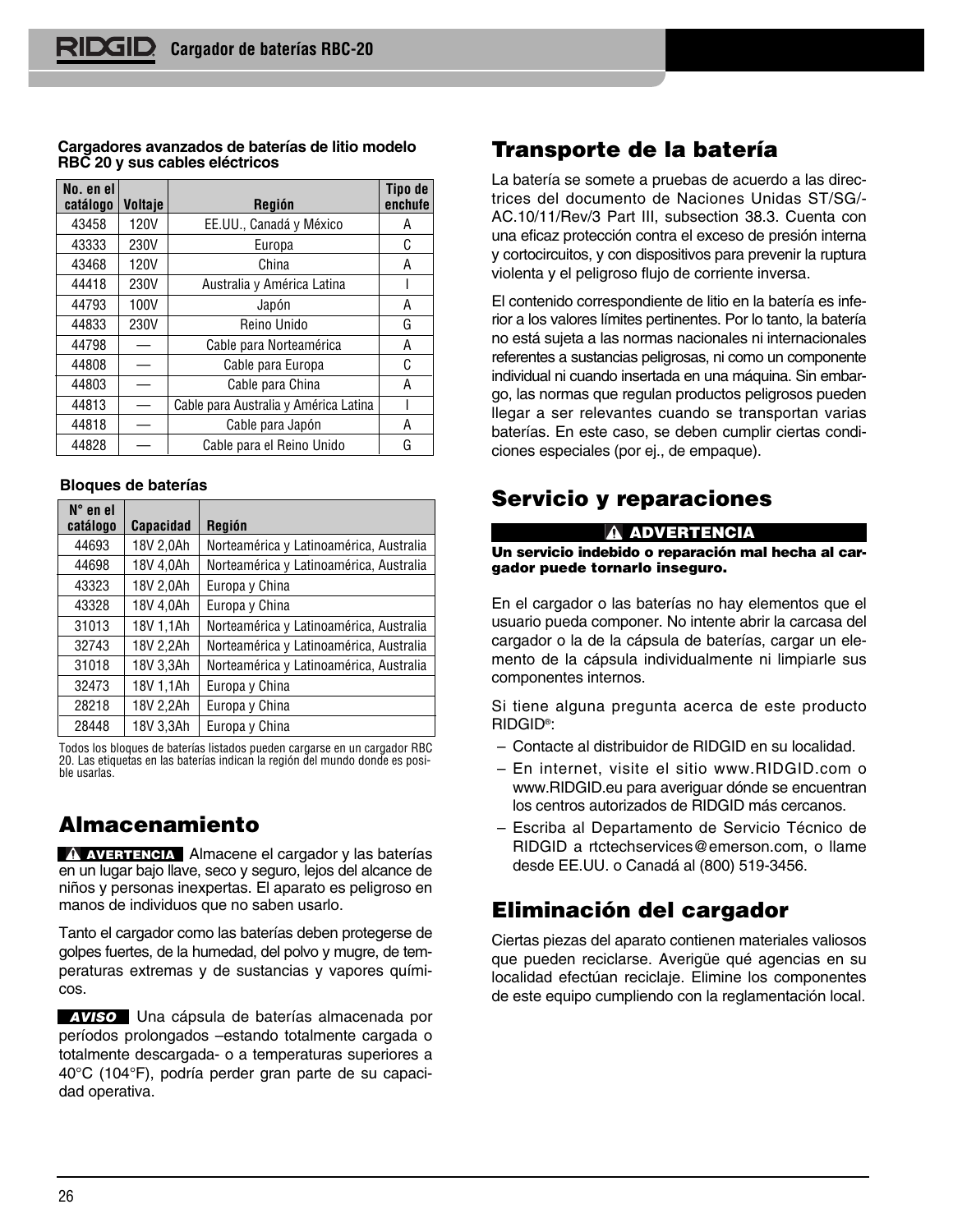

**En los países miembros de la Comunidad Europea:** ¡No se deshaga de equipos eléctricos junto con la basura doméstica!

Según la directriz de la Comunidad Europea 2002/96/EC a sus países miembros sobre desechos eléctricos y electrónicos, los

equipos eléctricos inutilizables deben ser recolectados en forma separada de la basura municipal y eliminados sin causar daños al medio ambiente.

## **Eliminación de las baterías**



**En EE.UU. y Canadá:** La presencia del sello de la RBRC™ (Rechargeable Battery Recycling Corporation) en las cápsulas de baterías significa que RIDGID ha pagado por anticipado el costo del reciclaje de estas baterías de litio-ión.

RBRC™, RIDGID® y otros proveedores de baterías han creado programas de recolección y reciclaje de baterías recargables en los EE.UU. y Canadá. Las baterías corrientes y las recargables contienen materiales que no deben echarse directamente a botaderos de basura como, asimismo, elementos valiosos que pueden reciclarse. Ayude a proteger el medioambiente y a conservar recursos naturales: lleve las baterías agotadas que usted tenga en su poder a las tiendas de su localidad que participan en programas de reciclaje, a un servicentro autorizado de RIDGID o a uno de los centros urbanos de reciclaje en su municipio.

RBRC™ es marca registrada de la Rechargeable Battery Recycling Corporation.

**En los países miembros de la Comunidad Europea:** Las baterías o cápsulas de baterías usadas o defectuosas deben reciclarse según la directriz 91/157/EEC.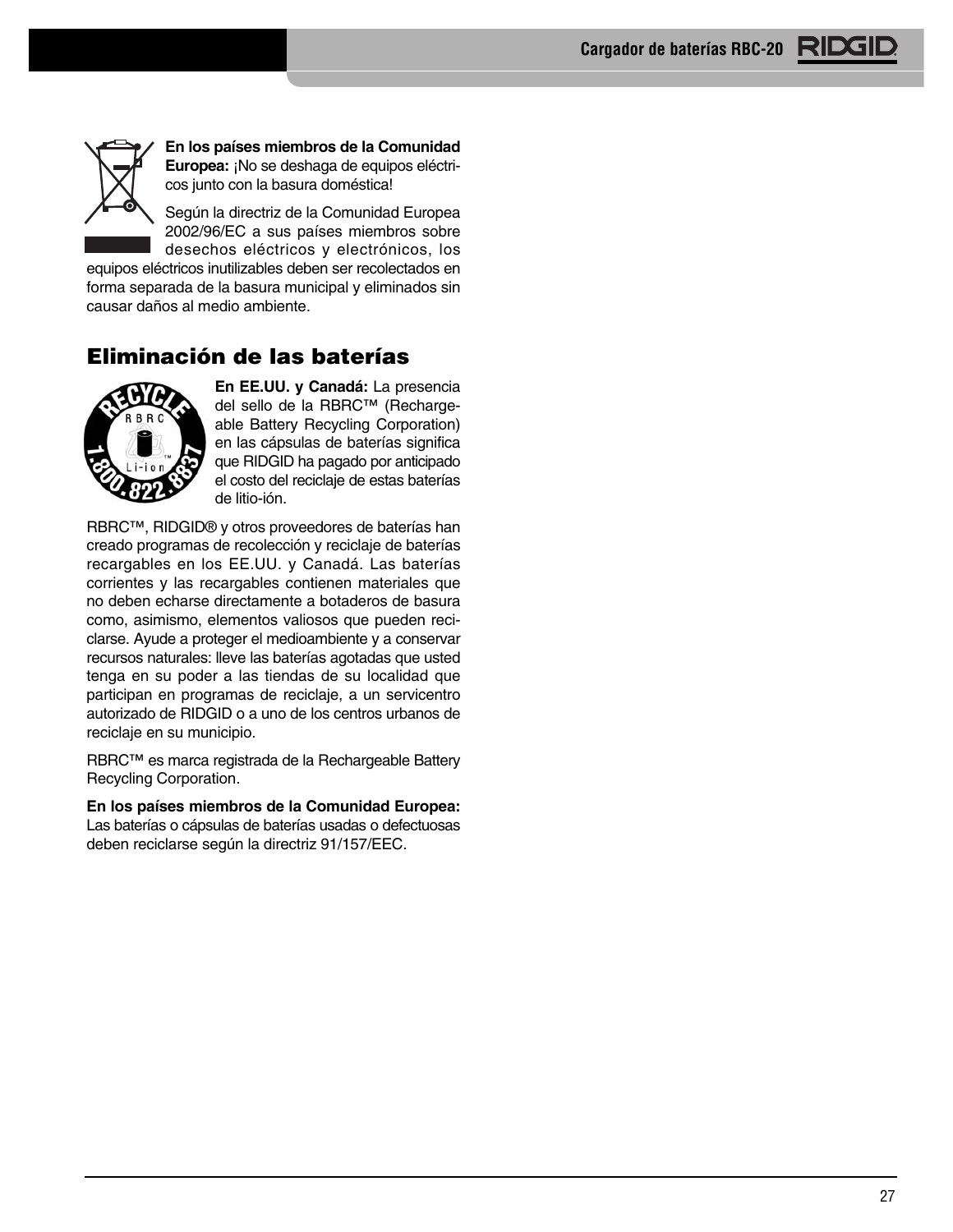## **Diagnóstico de los diodos emisores de luz (DELs)**

| <b>Símbolo</b>       | Luz continua          | Luz parpadeante | Significado                                                                                                                                                                                                                         |
|----------------------|-----------------------|-----------------|-------------------------------------------------------------------------------------------------------------------------------------------------------------------------------------------------------------------------------------|
| (⑩∻╡)                |                       | Amarilla        | El cargador enchufado pero no tiene batería dentro;<br>está listo para cargar.                                                                                                                                                      |
|                      | Amarilla (2 segundos) |                 | El cargador está aquilatando el estado de la batería.                                                                                                                                                                               |
|                      |                       | Verde (lenta)   | Batería siendo cargada. Nivel de carga <85%.                                                                                                                                                                                        |
|                      |                       | Verde (rápida)  | Batería siendo cargada. Nivel de carga >85%.                                                                                                                                                                                        |
|                      | Verde                 |                 | Batería completamente cargada.                                                                                                                                                                                                      |
|                      |                       | Roja            | Batería no bien asentada en el cargador. Extráigala<br>y vuelva a introducirla.                                                                                                                                                     |
|                      |                       |                 | Batería averiada. Vea la sección Accesorios para se-<br>leccionar una batería de repuesto apropiada. Vea la<br>sección Eliminación de las baterías para desecharla.                                                                 |
|                      |                       |                 | Cargador averiado. Vea la sección Servicio y<br>reparaciones.                                                                                                                                                                       |
|                      | Roja                  |                 | Batería o cargador se encuentra a temperaturas fuera<br>de los límites permisibles: entre 5°C (41°F) y 40°C<br>(104°F). Traslade cargador y batería a un ambiente<br>acondicionado para que vuelvan a una temperatura<br>operativa. |
| Ningún DEL encendido |                       |                 | Cargador no recibe corriente eléctrica. Asegure que<br>el cargador esté debidamente enchufado en un<br>tomacorriente.                                                                                                               |
|                      |                       |                 | Cargador defectuoso. Vea la sección Servicio y<br>reparaciones para su reparación.                                                                                                                                                  |